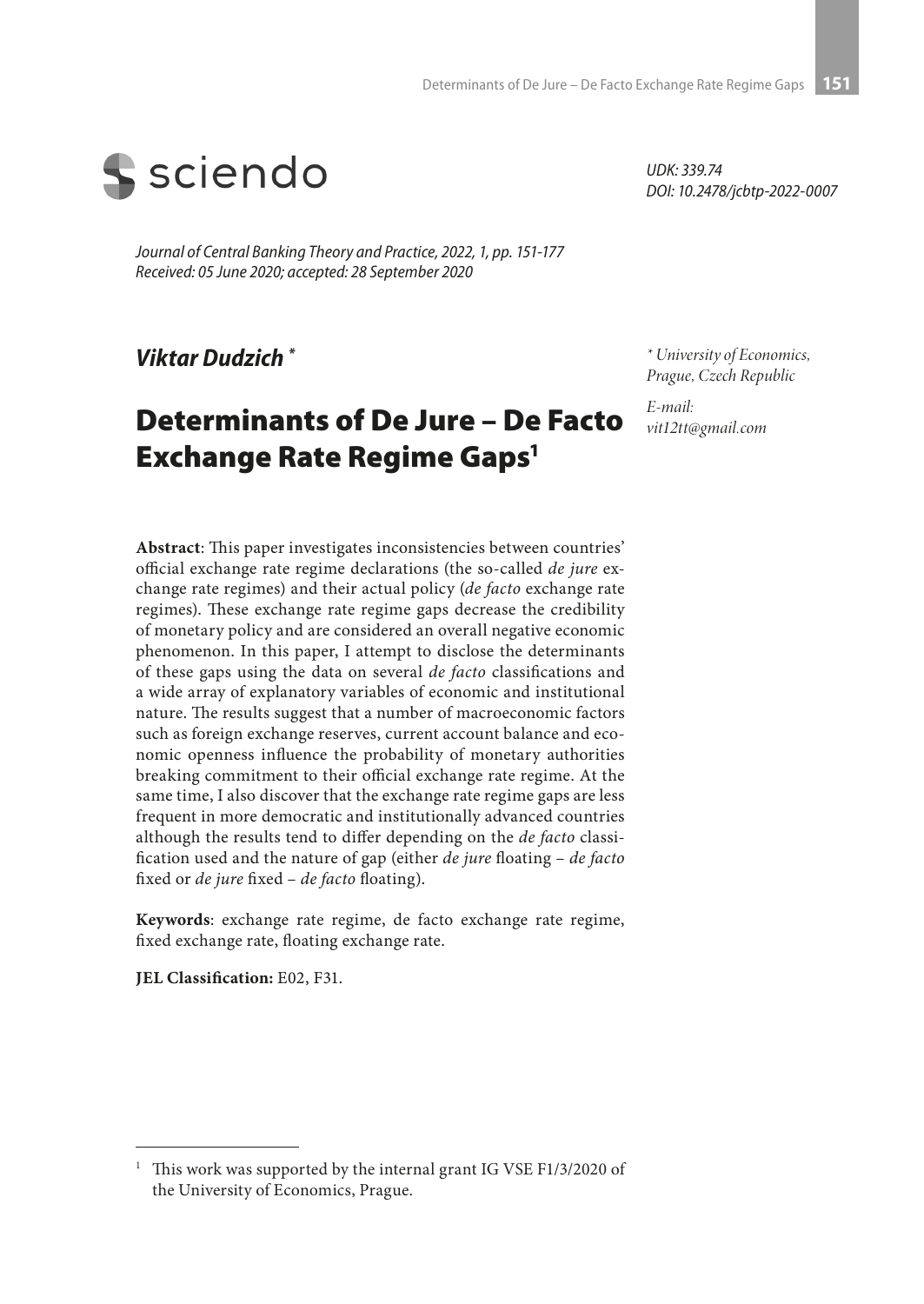### **1. Introduction**

Every IMF member country is required to declare an exchange rate regime (ERR), with information on those regimes presented in the IMF's annual reports. Officially proclaimed ERRs have been deliberately labelled as *de jure*, with standing assumption that commitment to the official ERRs cannot be expected from all member states. Up until the 2000s, it was the only existing classification of the ERRs, but its reliability was already undermined by numerous researchers pointing out that many countries had not complied with the regime they claimed to have had in place. This issue created the demand for a classification that was not based on the declarations of the IMF members but on the actual behaviour of the countries' monetary authorities and their exchange rates (ERs). Academic world's reaction resulted in emergence of numerous classifications of *de facto* ERRs; with most prominent being the ones from Shambaugh (2004); Reinhart and Rogoff (2004); Levy-Yeyati and Sturzenegger (2005). The IMF also came out with its own *de facto* classification shortly afterwards (Habermeier, Kokenyne, Veyrune and Anderson, 2009). Those classifications disproved a solid portion of already existent conventional wisdom about a gradual shift to more flexible ERRs occurring in the developing world and even deflated the perception of many global currencies being truly flexible (Ilzetzki, Reinhart and Rogoff, 2019).

Attempts to capture the actual behaviour of the ERs disclosed that commitment to floating was far more infrequent that it had been believed; and situations of *de jure* floating combined with *de facto* pegs were denoted as "fear of floating" (Calvo and Reinhart, 2002). The opposite was less common, but the state of affairs when monetary authorities claimed to peg but nevertheless were not willing to give up a domestic autonomy was identified as a "fear of pegging" (Alesina and Wagner, 2006; Bearce, 2014). Non-declining occurrence of such situations, that are commonly labelled as exchange rate regime gaps (ERR gaps), raised the question about their impact on monetary policy's credibility and effectiveness, while causes of those gaps were subjected to research (Alesina and Wagner; Bearce).

Still, literature on the existence and origins of the ERR gaps is rather scarce. Some of the most popular papers include Alesina and Wagner (2006); Eichengreen and Razo-Garcia (2012); Bearce (2014). While academics tend to assent that ERR gap is an overall negative phenomenon for both monetary policy and real economy<sup>2</sup>, their approach and findings leave room for further research.

<sup>&</sup>lt;sup>2</sup> One of the few empirical papers on this topic by Guisinger and Singer (2010) discovers, for example, that presence of the ERR gap weakens the effect of monetary authorities' proclamations and reduces their ability to conduct monetary policy that is in line with their exchange rate regime.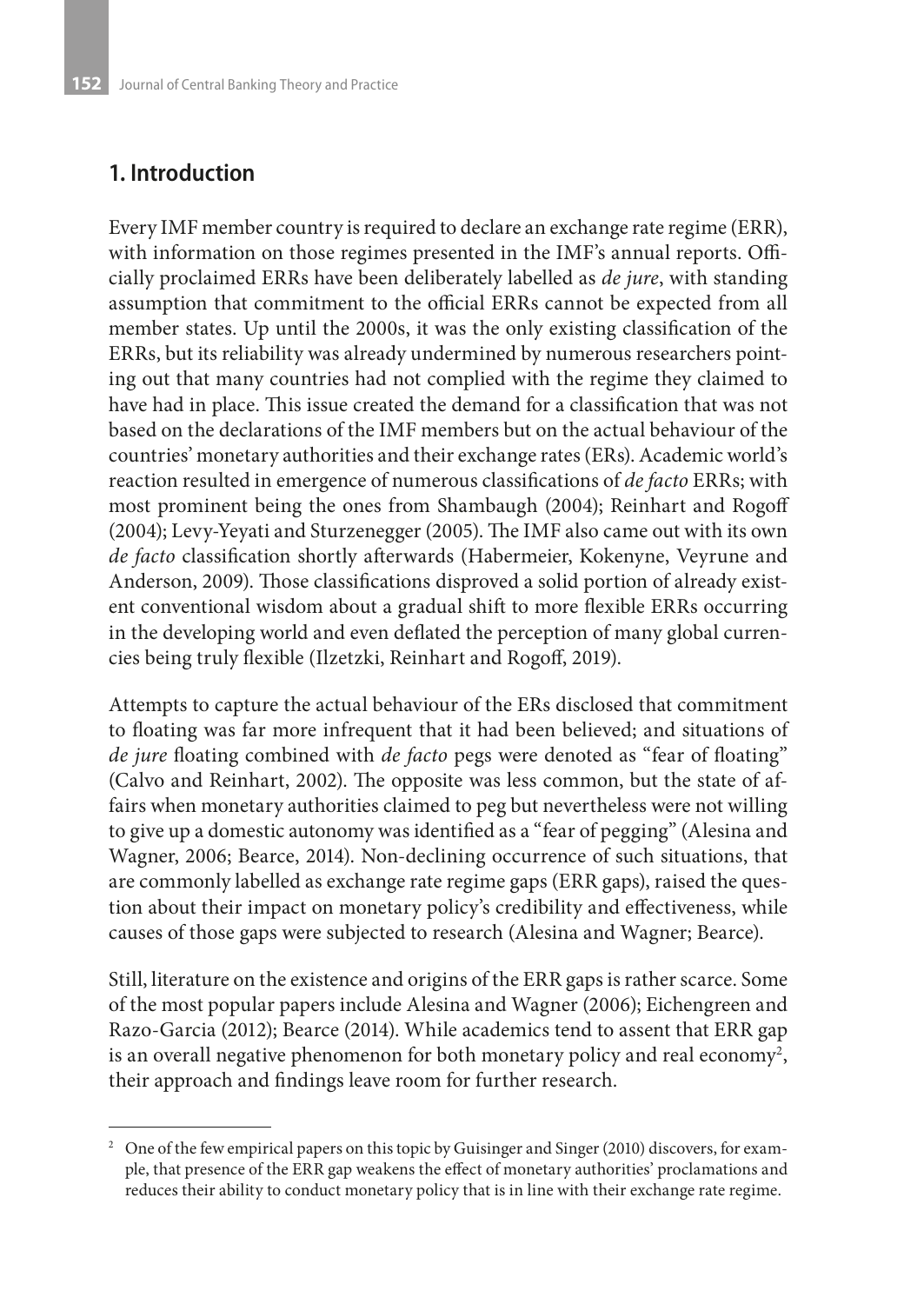In our opinion, the up-to-date state of things on this matter is based on several assumptions that do not always hold. Firstly, the common presumption is that countries choose *de facto* ERR as they do with *de jure*. Although we cannot deny the existence of such situations, there are reasons to believe that a large portion of ERR gaps results from unfavourable economic developments when monetary authorities are forced to adjust their ER policy (meaning to allow their ERs to behave the way they are officially not "supposed to") in order to prevent a possible impact of ERR on the economy if left unattended. These may be the cases of both "fear of floating" (country stabilizing their nominally floating ER during economic turbulence) and "fear of pegging" (country letting their fixed ER loose when no more able to preserve it); and they could be emerging not from the monetary authorities' free will, nor are they desirable<sup>3</sup>. Such assumption leads to another one – the ERR gaps are of institutional nature: countries with "bad" institutions are willing to renege on their official ERR, while "good" ones will stick to it4 . Even if both assumptions hold and *de facto* regimes are indeed chosen, and such choices are conducted in countries with institutions weak enough to allow it, this choice must be viewed the same way the choice of *de jure* regime is – and there is an abundance of literature on ERR determinants that states that those determinants are mainly of economic origin. This paper seeks to shed light on macroeconomic causes of ERR gaps along with the institutional ones.

The paper is structured as follows. The first section briefly summarizes the existing literature on the topic. The second section discusses the causes of ERR gaps and outlines the substance of this research. Subsequently, we present the data on ERR gaps using different *de facto* classification; and the determinants of ERR gaps are estimated using probit regression and employing a set of explanatory variables of both economic and institutional nature. Lastly, we present the results and discuss the limitations of the research.

# **2. Literature review**

The issue of commitment to the exchange rate policy and exchange rate regime is relatively new and only became an object of very limited research in the 1990s when the Asian crisis indicated a fix-to-floating shift in many developing coun-

<sup>&</sup>lt;sup>3</sup> The reasons why countries behave this way (using the monetary policy not as they are supposed to) are stated in Vegh and Vuletin (2012) and are dependent on the policymakers' preferences, qualification and commitment.

<sup>4</sup> Institutional explanation of the ERR gaps is the cornerstone of both Alesina and Wagner (2006) and Bearce (2014), even though their findings, in a way, are conflicting with each other.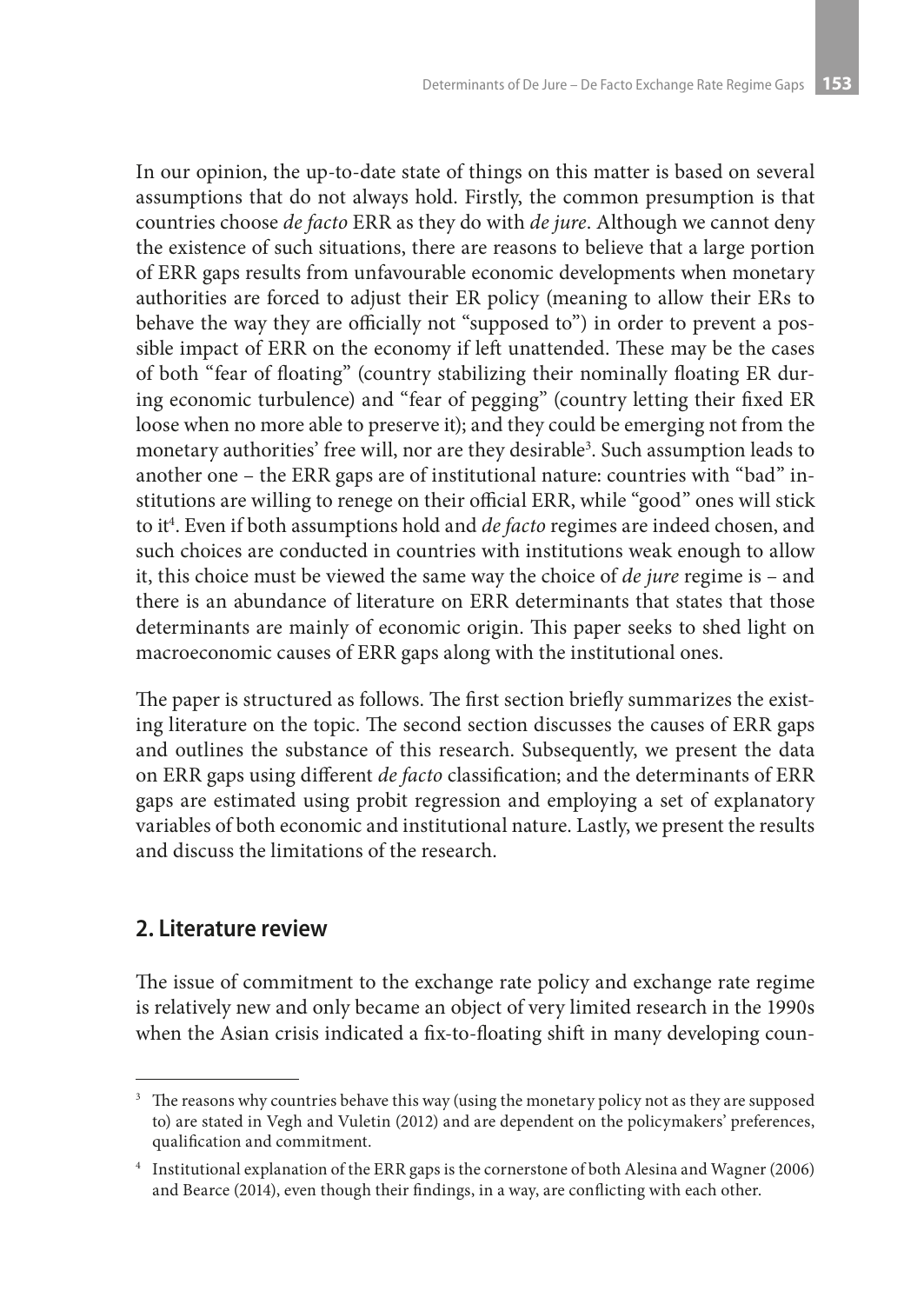tries (Reinhart and Rogoff, 2004). But the actual behaviour of the ERs in these countries disclosed that their ERRs didn't resemble what had been understood as floating in countries with more advanced and qualified monetary policy (Reinhart and Rogoff; Levy-Yeyati and Sturzenegger, 2005). Nevertheless, at that time it did not capture the IMF's attention, which was still creating its classification based on the official ERR declarations of the member-states (Habermeier, Kokenyne, Veyrune and Anderson, 2009). The need for new, coherent and realitydepicting classification emerged. Although individual attempts to analyse the actual exchange rate behaviour in countries that were perceived as not committing to their official ERR were already made in the 1990s (their outline and basic principles are captured by Levy-Yeyati and Sturzenegger, 2005), it was as late as the 2000s when comprehensive *de facto* classifications started to appear. Calvo and Reinhart (2002) introduced the term "fear of floating" to depict the situation when country practices less flexible ER arrangement than it proclaims to have. Shambaugh (2004) divided ERRs into *de facto* pegs and non-pegs based on the actual volatility of the exchange rates. Even more extensive approach was developed by Levy-Yeyati and Sturzenegger (2005), which classified *de facto* ERRs based on the exchange rate' changes, the volatility of these changes and the volatility of reserves, while also discussing the emergence of ERR gaps between different types of regimes. Another onset on the IMF classification<sup>5</sup> was successfully (in terms of its later adoption) performed by Reinhart and Rogoff (2004)<sup>6</sup> with their analysis focusing not only on movements of the official ERs but also on the presence of dual or black-market foreign exchange arrangements, convertibility restrictions and countries' monetary policy actions influencing the actual ERR. Shortly afterwards the IMF developed its own *de facto* classification which, nevertheless, was strongly tied to their *de jure* classification and subjected to a portion of criticism for its less comprehensive methodology<sup>7</sup>.

The actual depiction of the countries' ERR policy enabled the researchers to focus on two issues: the impact of ERR gaps on economic performance and monetary policy's effectiveness; and the origins of ERR gaps (with relevancy of the latter highlighted by the existence of the former). Nevertheless, only limited attempts were made to ascertain both roots and outcomes of the ERR gaps. The importance of sticking to commitments was tested by Bearce (2008) and Guisinger and

<sup>&</sup>lt;sup>5</sup> Which is stated to be "only a little better than random" (Reinhart and Rogoff, 2004).

<sup>6</sup> The update of this classification (in terms of both the data and the methodology) was conducted by Ilzetzki, Reinhart and Rogoff (IRR) in 2019. In this paper, we use the more up-to-date one, but the methodology was developed by Reinhart and Rogoff (2004).

<sup>7</sup> For the IMF's *de facto* methodology, see Habermeier, Kokenyne, Veyrune, and Anderson (2009). For its comparison with other *de facto* classifications, see Bleaney, Tian and Lin (2016).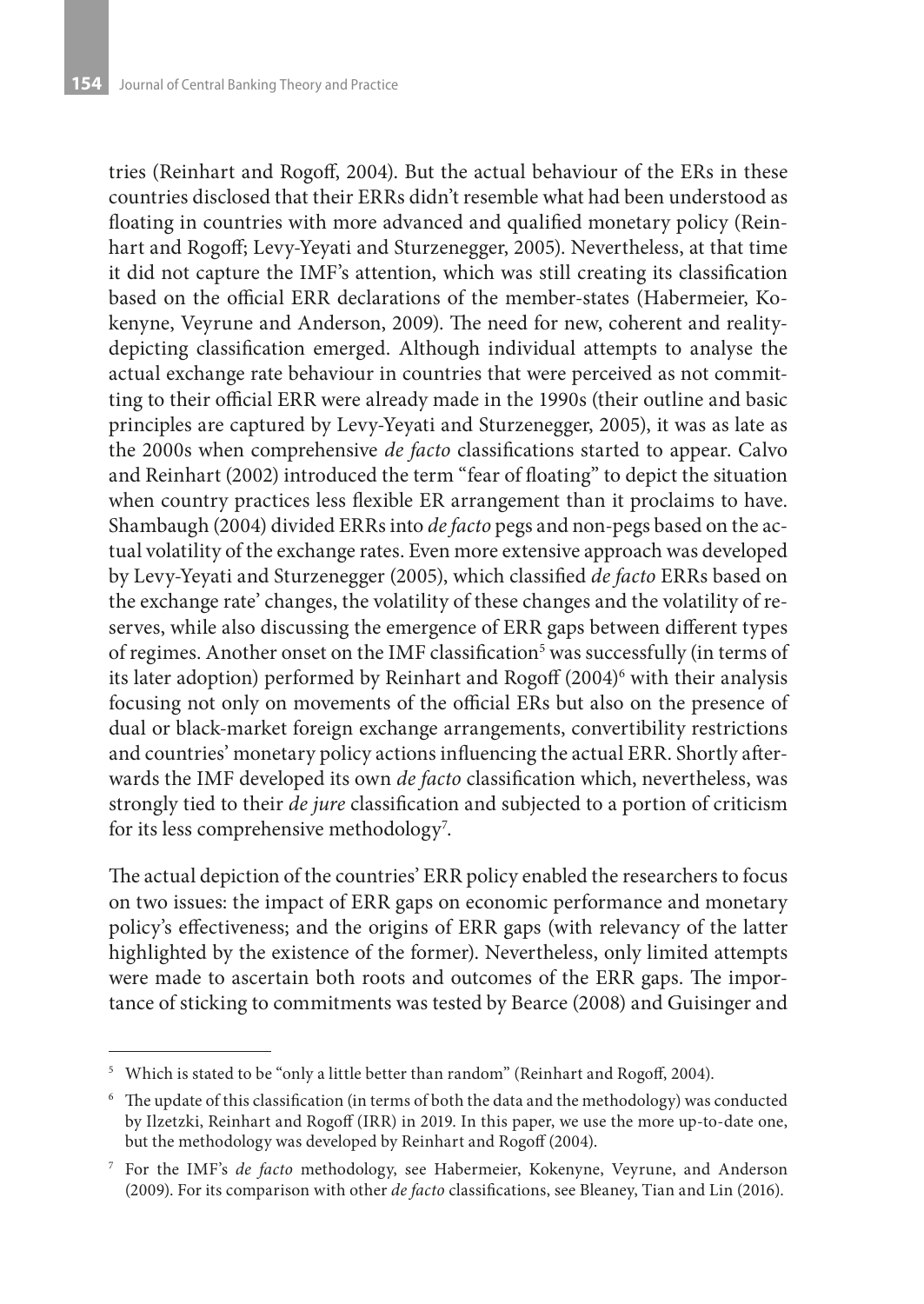Singer (2010), coming to the same conclusion that when monetary authorities "practice what they preach" (basically meaning the absence of *de jure* – *de facto* gap), they greatly enhance the credibility of their policies and their ability to pursue the goals their ERRs should be enabling (connoting, for example, that fixed rates hinder inflation better when they are fixed both *de jure* and *de facto*; while the same applies to floating rates' ability to absorb real shocks). Even with these findings posing enough motivation to take the ERR gaps as a negative monetary phenomenon<sup>8</sup>, only few papers attempted to identify the origins of gaps, with the ones by Alesina and Wagner (2006) and Bearce (2014) being arguably among the most comprehensive. Alesina's and Wagner's research tied the gaps to the level of institutional development, with "fear of floating" stated as a prerogative of institutionally more advanced countries and "fear of pegging" resulting from poor institutions. Bearce (2014) presented contradictive findings that gaps are artificial and deliberate, being the tools of democratic governments with the need to appeal to several groups of interest at once. He argues that the character of gaps (basically, if countries float more then they "should" or intervene into what is supposed to be free floating) is based on the needs of the parties that influence the political process; and the government accedes to gap in order to retain the voters from several parties.

In both cases, it is indirectly presumed that the ERR gap is being chosen, not forced. Even though this assumption reflects the reality in some cases, there is no reasons to doubt that it is violated when countries adjust their ERR in response to external shocks – so the ERR gaps emerge as forced if *de facto* ERR is changed and *de jure* remains the same<sup>9</sup>. In the same moment, this assumption leads to another one, which should be paid attention to: if *de facto* ERR is chosen (not forced), the choice is probably based on the same criterions as the choice of *de jure* regime – meaning that, once again, the roots of ERR gaps are not only institutional, but economic. This paper embraces the premise that ERR gaps may be of both deliberate and forced nature, and thus their origins may lie both in institutions and economic fundamentals.

Based on that, we may view ERR gaps determinants (at least partly) in the manner we view *de jure* regime determinants. This topic is relatively well-covered,

<sup>&</sup>lt;sup>8</sup> Although there is still limited literature on the ERR gaps' negative impact on the real economy, their power to reduce the credibility of monetary authorities' actions is already an important issue.

<sup>9</sup> Vegh and Vuletin (2012), along with Calvo and Reinhart (2002), explain why a change of the official ERR often poses a task requiring too much political will and thus not easily performed. On the other hand, *de facto* adjustment may get through unnoticed and become more appealing to the policymakers.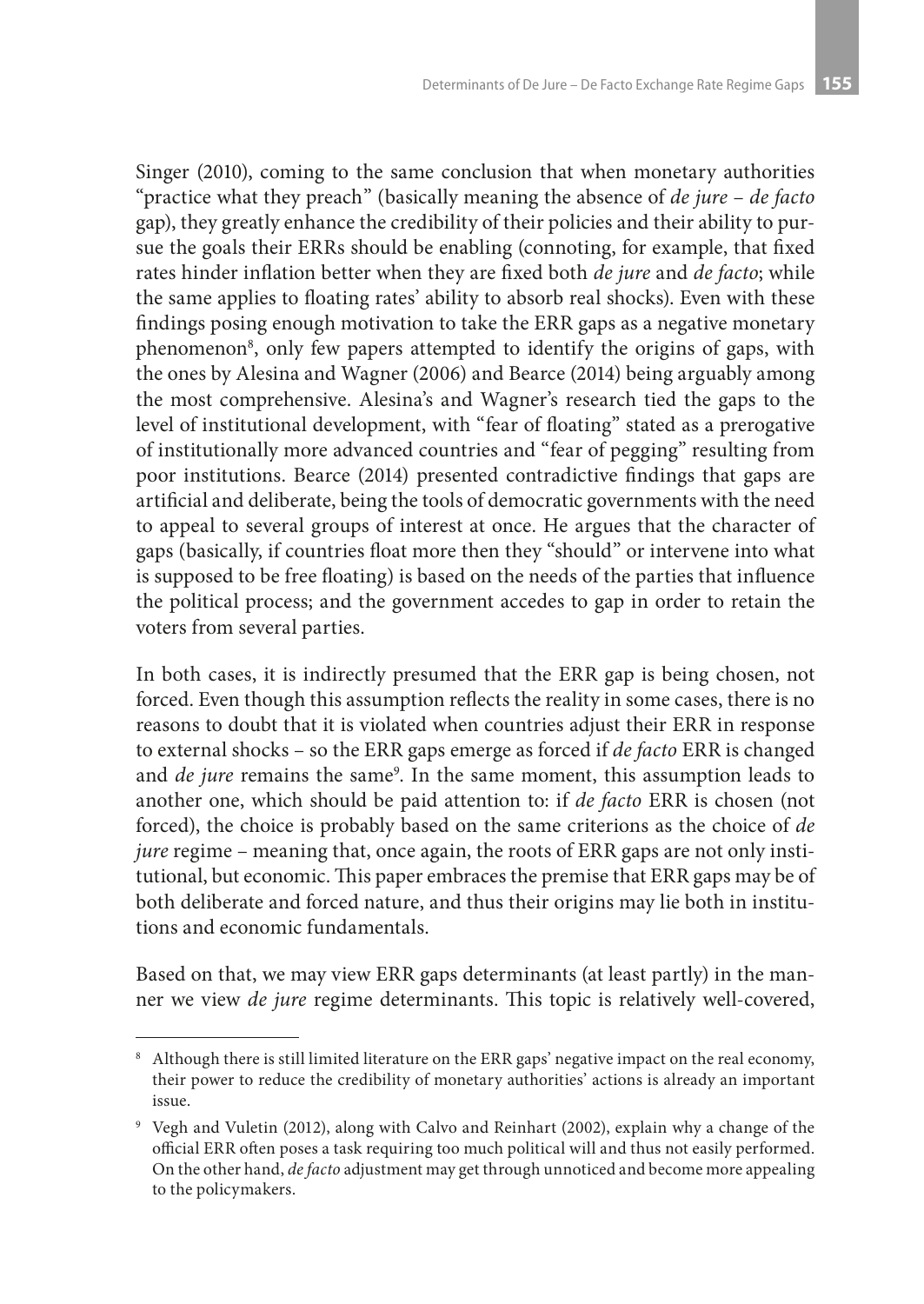with the abundance of literature (comprehensive reviews are presented, among others, by Bordo, 2003; Magud, 2010; Berdiev, Kim and Chang, 2012) disclosing the relations between economic fundamentals and the process of the ERR choice, with inflation rate, reserve assets stock, foreign debt and economic openness being the factors to which countries pay attention when selecting their ER arrangements. At the same time, to capture a possibility of ERR gap being forced, not chosen, attention should be paid to researchs focusing on the situations when states have to abruptly change their ER policy – for example, both Calvo and Reinhart (2002) and Vegh and Vuletin (2012) associate the ERR changes with the cyclicity of economic development (the former state that economic downturns are the times when countries rarely commit to the official ER; the latter point to the monetary policy procyclicality meaning that during good times the ERR will be the one more appealing to the short-term goals of the economic policy, while in crisis it could be changed to the opposite). The approach by Klein and Shambaugh (2008) takes into account the longevity of ER regimes arguing that with longer period of existence there is a decreasing probability of ERR change in most states. Although the authors use the *de jure* classification, the same could be assumed for the *de facto* one and, therefore, the ERR gaps.

A sideline task encountered when analysing ERR gaps are the methodological and taxonomic discrepancies between the *de jure* and various *de facto* classifications. While the IMF divides the ERRs into ten groups (which are often collapsed into three – hard pegs, soft pegs and floatings), Levy-Yeyati and Sturzenegger's (2016) *de facto* approach distinguishes between fixes, intermediates and floatings; Reinhart and Rogoff (2004) present a taxonomy even wider than the one of the IMF, but not quite harmonized with it. A number of papers attempted to explain the reasons for the classifications' disagreement and came to a conclusion that in order to study the ERR gaps, one cannot be content with the usage of only single *de facto* classification (Eichengreen and Razo-Garcia, 2012; Bleaney, Tian and Yin, 2016).

# **3. Determinants of the ERR gaps**

Empirical estimation of the ERR gaps poses an insidious task. The literature dealing with it is limited to few above-mentioned sources; and the principles of their approach (defining the gap as dummy variable and using probit regression – Alesina and Wagner, 2006; Bearce, 2014) will be adopted in this research. Our novelty resides in a different economic explanation of the employed variables and broader definition of the ERR gap.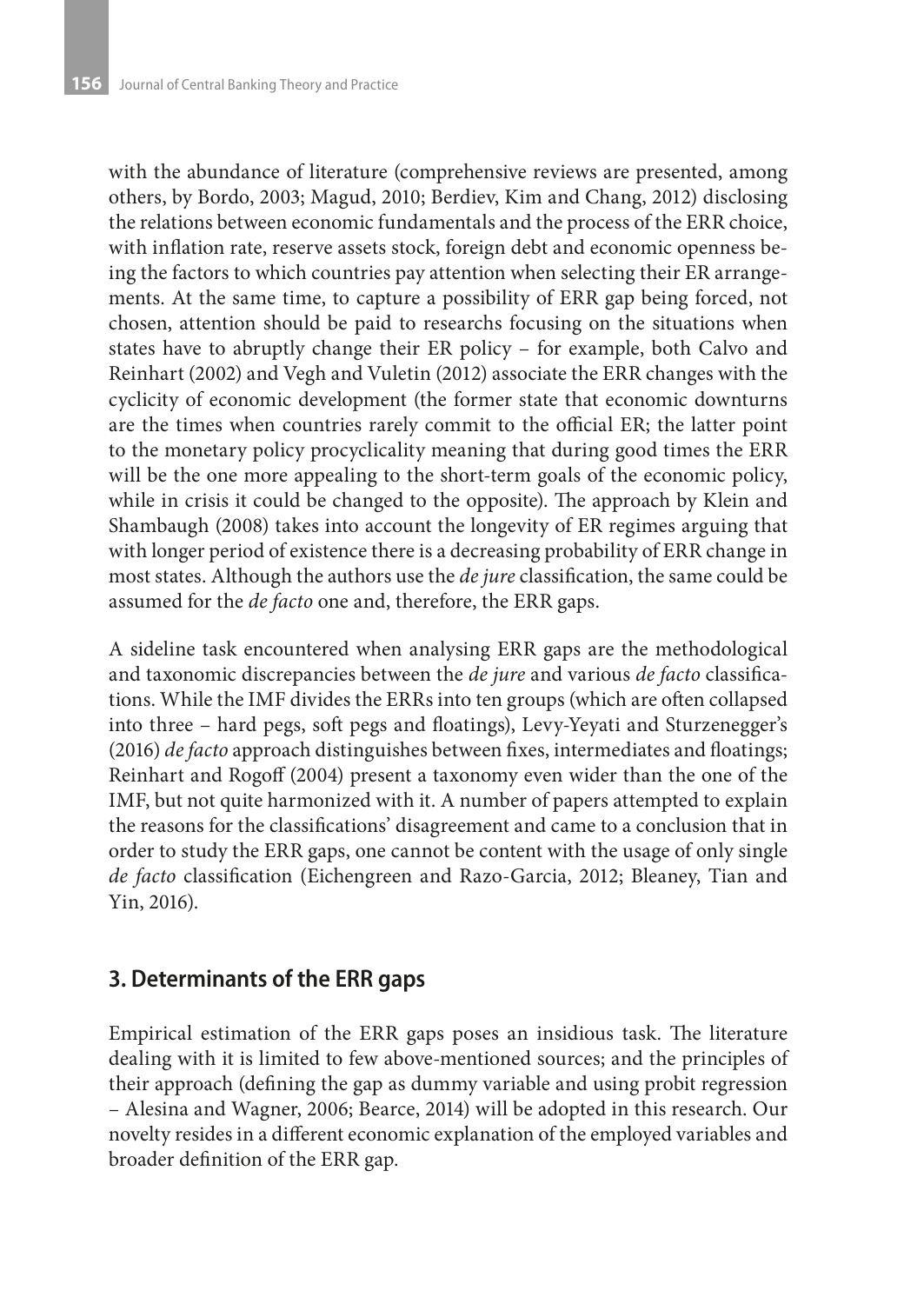This section is structured the next way: firstly, we select several *de facto* classifications and define the ERR gaps. Then we explain the choice of independent variables and their interactions with the ERR gap. Afterwards, we present the methodology and the outputs of the regression. Subsequent discussion debates the results and outlines the limitations of the research.

#### **3.1. Selecting the classifications**

A variety of *de facto* classifications has emerged since the 2000s, but the most prominent (and fit for econometrical research<sup>10</sup>) are limited to just a handful of options. For this paper, we relied on the "traditional" *de facto* taxonomy by the IMF as the one being the most harmonized with the *de jure* classification (Habermeier, Kokenyne, Veyrune, and Anderson et al., 2009). At the same time, as the IMF classification is the most subjected to criticism (see below), the alternatives were reviewed also – with Levy-Yeyati and Sturzenegger (LYS); and Ilzetzki, Reinhart and Rogoff (IRR) emerging as the most eligible (Eichengreen and Razo-Garcia, 2012). The selection was made in order to obtain the ERR gaps from different-basis *de facto* classifications – the one by the IMF is statistical and experts' opinion-based; LYS employ a purely statistical approach, but evaluate the FX reserves volatility additionally to the volatility of the ERs themselves; IRR apply sophisticated statistical methods that allow for more in-detail classification than the others.

The usage of the IMF *de facto* classification could be justified by two facts: firstly, it is not purely statistics-based and is focusing on the monetary policy actions and their appropriateness given the *de jure* regime rather than merely evaluating the movements of the ER; secondly, it succeeds in dividing the *de facto* regimes into a wide number of ER arrangements, while other classifications may be successful in distinguishing floats from fixes, but unable to identify the intermediate regimes (Bleaney, Tian and Yin, 2016). In the same moment, this classification is influenced by judgements of the IMF officials and, therefore, may be viewed as less reliable by those who seek a transparent methodology. Another drawback is the presence of numerous residual categories formed of the ERRs that do not fall into the basic classes<sup>11</sup>. The robustness of this classification is further under-

<sup>&</sup>lt;sup>10</sup> Meaning that they are kept up-to-date and available for a broad set of countries, with transparent methodology being an additional affirmative.

<sup>&</sup>lt;sup>11</sup> It is a common problem of most *de facto* classifications, but independent ones (for example, Levy-Yeyati and Sturzenegger, 2016) disengage from the usage of residual categories and classify those regimes *ad-hoc*.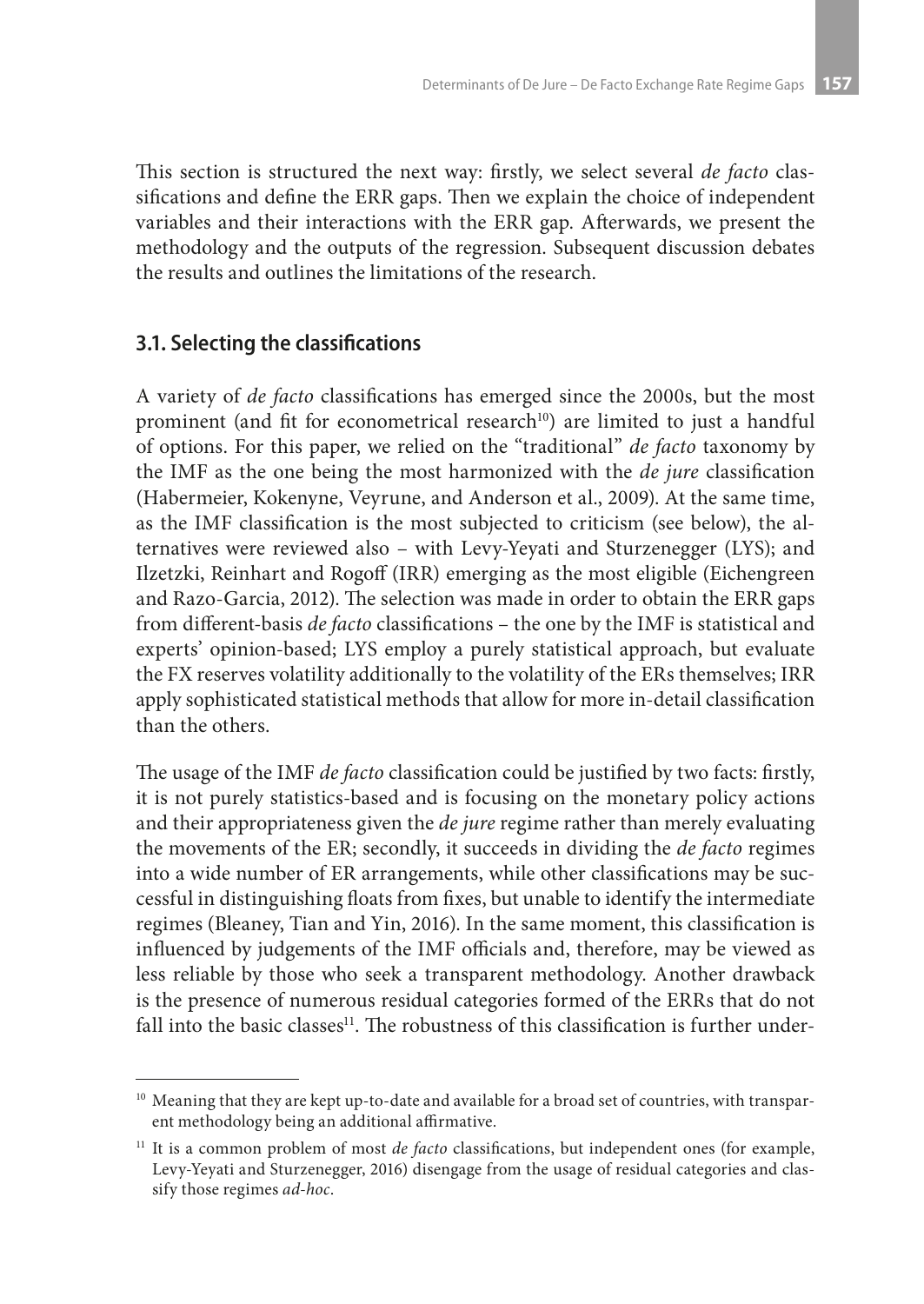mined by its concurrence (meaning a lower number of gaps) with the *de jure* one, which implies its lesser strictness.

*De facto* classification by LYS was one of the first to be developed and among the most widely empirically tested (Alesina and Wagner, 2006; Eichengreen and Razo-Garcia, 2012; Bleaney, Tian and Yin, 2016). This classification is based on the country cluster analysis according to three criteria: the volatility of their exchange rate, the volatility of the ER changes and the volatility of reserves (Levy-Yeyati and Sturzenegger, 2016). The ERRs are classified as fixed when exhibiting low ER volatility, but high volatility of reserves. Floatings are required to express low volatility of the reserves, but volatile exchange rate; and those in between are labelled as intermediate regimes. This approach proved to be one of the most popular, with its relative simplicity being able to depict the actual behaviour of the ER policy. However, its purely statistical nature leads to significant discrepancies between this taxonomy and other *de facto* classifications (Eichengreen and Razo-Garcia; Bleaney, Tian and Yin). While the LYS classification is highly accurate in capturing the *de facto* ERRs on the basis of the ERs' actual development, it struggles both with more in-detail classification (such as that of the IMF) and with identifying the ERR when the reserves' behaviour of the ER and the reserves doesn't fall into the authors' statistical scheme<sup>12</sup> (Levy-Yeyati and Sturzenegger, 2016).

The most complex classification was developed by Reinhart and Rogoff (2004) and subsequently updated by Ilzetzki, Reinhart and Rogoff (2019). Its cogent brief summarization can be found in Bleaney, Tian and Yin (2016): "focusing on the tails of distribution of monthly exchange rate changes against a reference currency, ERR is classified as peg when the 80 % of observations fall within the range ±0,01; while the ERR is stated as band when 80 % of observations are in range of ±0,02". The ER arrangements are further distributed into 14 categories, putting this classification on the same level of elaboration as the one by the IMF.

There are several reasons to employ more than one *de facto* classification. Given that a degree of concurrence between them is at best moderate, the usage of differently-based classifications to get the *de jure* – *de facto* gaps will significantly add to the robustness of the results if the explanatory variables' impact on gaps does not vary over the regressions. At the same time, it is reasonable to expect that the results (or at least part of them) will differ across the estimations given the divergent nature of the *de facto* classifications, and their cross-taxonomy

<sup>&</sup>lt;sup>12</sup> For example, when *de jure* floating expresses low volatility not due to monetary authorities' interventions, but solely because of the supply-demand equilibrium.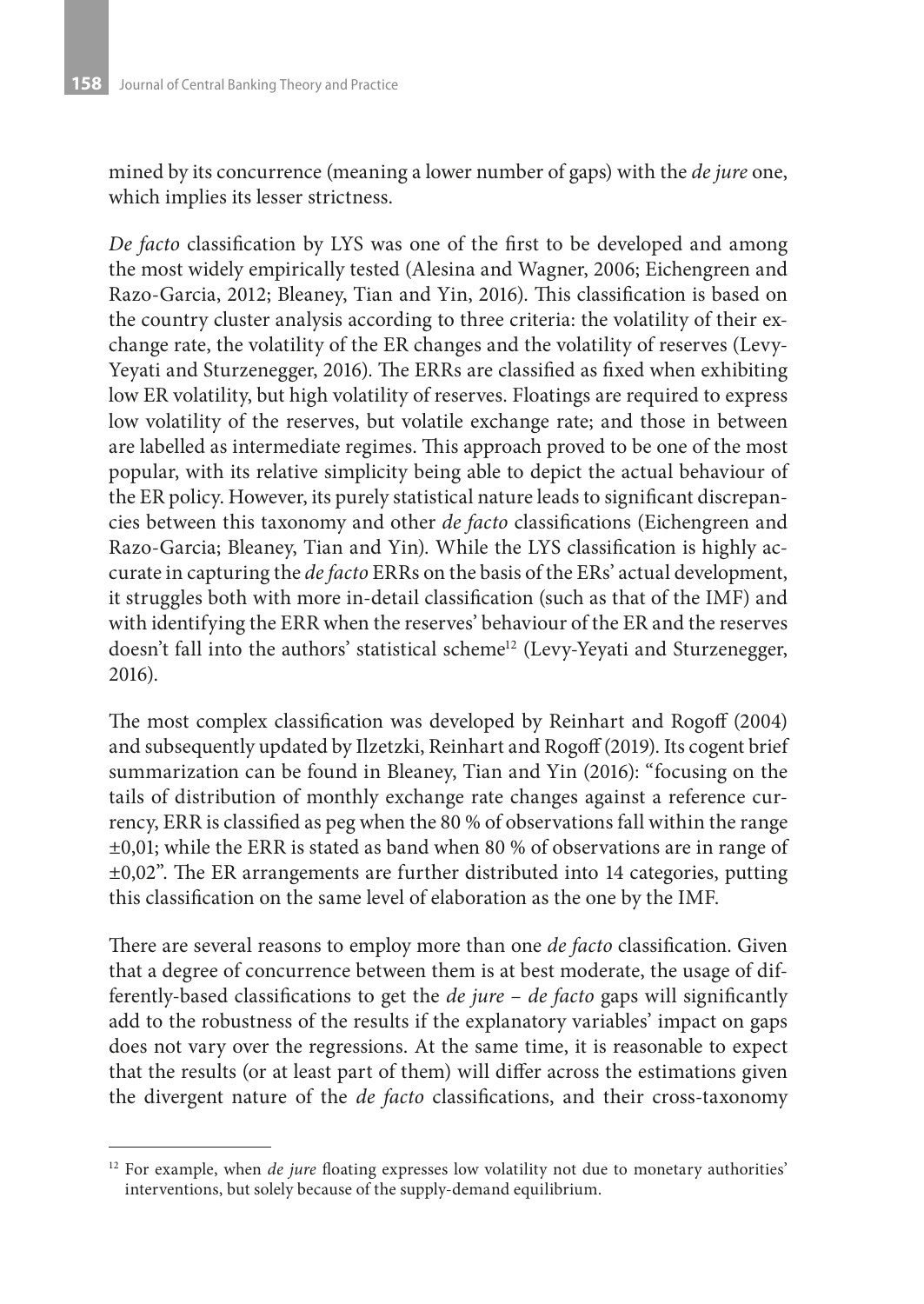differences and similarities may shed some light onto the validity of theoretical approaches those classifications are based on.

# **3.2. Defining the gap**

As already stated, the ERR gap is the situation when a country's *de jure* exchange rate regime differs from its *de facto* regime. The problem arises from the fact that there are numerous (quite different) *de facto* classifications and their taxonomy is not unified – for example, the IMF's approach divides the ERRs into 10 categories; LYS use only 3, while IRR come with 14 *de facto* ERRs. If one wishes to conduct research employing several *de facto* classifications, and given that their ERR categories do not match, the first issue to deal with is the "harmonization" of the classifications. This task was already performed by Alesina and Wagner (2006) and Bearce (2014), and this paper adapts their approaches with several modifications.

I use complete in-detail IMF classification to determine the gaps between the IMF's *de jure* and *de facto* classifications. To match the IMF classification with LYS, I reduce its 14 categories to 3<sup>13</sup> (Table 1). To do that, all the pegged ERRs are collapsed into one category which is to correspond with the LYS fixed regimes, ignoring the differences between the IMF's hard and soft pegs due to the following reasons:

- • *De jure de facto* gaps between different pegged regimes are rather rare; and gaps between *de jure* soft pegs and *de facto* hard pegs are non-existent<sup>14</sup>, while LYS do not differentiate between individual fixed regime categories.
- • ERRs are classified as fixed by LYS when they exhibit low ER volatility and high volatility of reserves. With the classification being based on cluster analysis, it is reasonable to believe that different IMF pegs would belong to a single category if categorized by the LYS methodology.

Subsequently, managed floating by IMF is tallied with intermediate regimes by LYS due to the authors' remarks about intermediate regimes representing mainly numerous dirty floatings; and the fact that in LYS this category consists of the regimes with volatile exchange rate and volatile reserves, which is in accordance

<sup>&</sup>lt;sup>13</sup> This "LYS-adjusted" IMF classification will be referred to as the IMF reduced.

<sup>14</sup> In fact, hard pegs such as currency boards or foreign currency usage cannot exist as *de facto* only. In the same moment, *de jure* hard pegs are always *de facto* hard pegs also.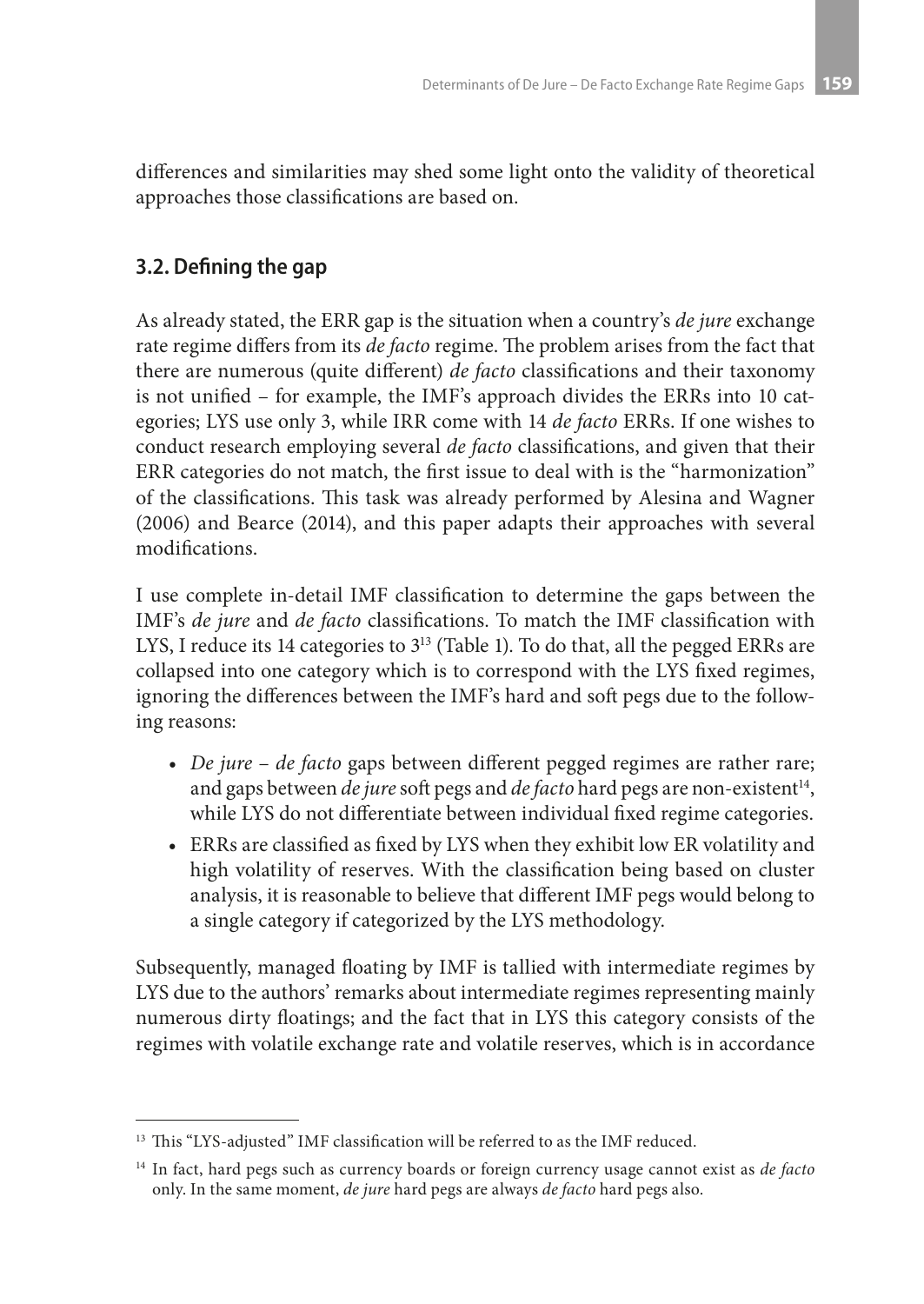with the perception of managed floating as flexible arrangement combined with monetary authorities' interventions.

IRR offer more detailed classification: their 14 categories were matched with the complete IMF classification in a manner presented in Table 1. Both taxonomies have a wide range of residual categories of fixed ERRs, and several of them are merged into one group in order to capture 7 basic regimes<sup>15</sup>. A similar yet simplified matching was employed by Alesina and Wagner (2006), but congeniality of these two classifications allowed us more precise segmentation.

| IMF                                                                                                | <b>LYS</b>              | <b>IMF</b>                                        | <b>IRR</b>                                                                                                                                                                                                                                                                        |
|----------------------------------------------------------------------------------------------------|-------------------------|---------------------------------------------------|-----------------------------------------------------------------------------------------------------------------------------------------------------------------------------------------------------------------------------------------------------------------------------------|
|                                                                                                    |                         | No separate legal tender                          | No separate legal tender                                                                                                                                                                                                                                                          |
|                                                                                                    |                         | Currency board                                    | Currency board                                                                                                                                                                                                                                                                    |
|                                                                                                    |                         | Conventional peg;                                 | Pre-announced horizontal band that is narrower                                                                                                                                                                                                                                    |
|                                                                                                    |                         | Stabilized arrangement;                           | than or equal to $\pm 2\%$ ;                                                                                                                                                                                                                                                      |
| No separate legal tender;                                                                          |                         | Other managed <sup>16</sup>                       | De facto peg                                                                                                                                                                                                                                                                      |
| Currency board;<br>Conventional peg;<br>Stabilized arrangement;<br>Crawling peg;<br>Crawling band; | Fixed                   | Crawling peg                                      | Pre-announced crawling peg;<br>De facto moving band narrower or equal to $\pm$ 1 %;<br>Pre-announced crawling band that is narrower<br>than or equal to $\pm 2$ ; or de facto horizontal band<br>that is narrower than or equal to $\pm 2$ ;<br>De facto crawling peg             |
| Pegged with horizontal bands;<br>Other managed;                                                    |                         | Crawling band;<br>Pegged with horizontal<br>bands | De facto crawling band that is narrower than or<br>equal to $\pm 2$ ;<br>Pre-announced crawling band that is wider than<br>or equal to $\pm 2$ ;<br>De facto crawling band that is narrower than or<br>equal to $\pm$ 5;<br>Moving band that is narrower than or equal to $\pm 2$ |
| Managed floating                                                                                   | Intermediate<br>(dirty) | Managed floating                                  | De facto moving band $\pm$ 5; Managed floating                                                                                                                                                                                                                                    |
| Free floating                                                                                      | Floating                | Free floating                                     | Free floating                                                                                                                                                                                                                                                                     |

Table 1: De jure and de facto exchange rate regime classifications matching

Source: author's calculations

<sup>&</sup>lt;sup>15</sup> No separate legal tender; currency boards; fixed arrangements and other non-moving pegs; crawling pegs; crawling bands; managed floatings and free floatings.

<sup>&</sup>lt;sup>16</sup> Although the IMF classification puts this regime next to managed floating, which presumes its higher flexibility, this arrangement is very infrequent and encounters only in few countryobservations. Their *ad-hoc* analysis revealed that their ERRs were actually relatively hard pegs, just not classifiable.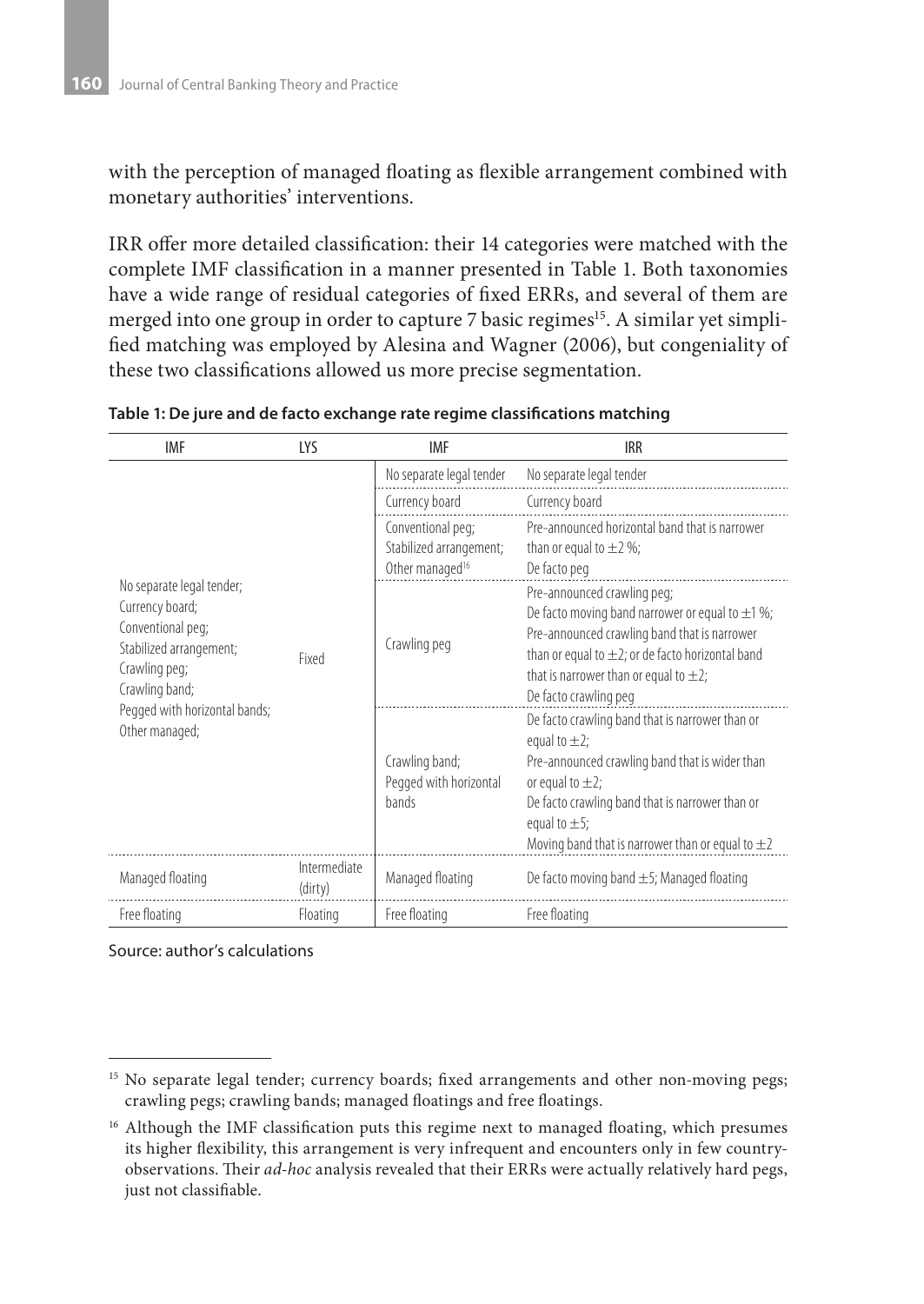The gap itself was defined as the situation when the *de jure* regime does not match *de facto*. Besides that and taking into account the previous researches on the ERRs, we also distinguish between the gaps of different nature – so-called "fear of floating" (when the *de jure* regime is more flexible than *de facto*) and "fear of pegging" (when the ERR is less flexible *de jure* than *de facto*).

The occurrence of gaps was examined in a sample of  $142$  countries<sup>17</sup> for the period from 2000 to 2016 (or, in case of LYS, 2013, which is the last year for which this classification is available). The data on ERR gaps were drawn from abovementioned papers, the information on the IMF *de jure* and IMF *de facto* ERRs are available in the AREAER IMF database.

The prevalence of ERR gaps varies greatly depending on the *de facto* classification employed (Table 2). The IMF contains the least number of gaps, with the majority of them being "fears of floating". Insubstantial differences in gap occurrence between the complete and the reduced IMF classifications indicate that most of the gaps are between either free and managed floating or floating and some form of peg; and the gaps between different pegged regimes are infrequent.

According to the IMF, the gaps are more common in the developing world<sup>18</sup>, while developed nations are more likely to commit to their official ERR.

Both independent classifications exhibit not only a higher number of ERR gaps, but considerable (in comparison with the IMF) differences regarding the gaps' nature and occurrence. Purely statistical LYS approach reveals that "fear of pegging" cases are more prevalent than "fear of floating", meaning there is a considerable number of countries that claim to peg, but do not control their ER enough to be classified as *de facto* peg (and it remains unnoticed by the IMF).

<sup>&</sup>lt;sup>17</sup> The dataset includes all countries except for:

<sup>•</sup>  Countries with non-convertible currency based on Article VIII of IMF;

<sup>•</sup>  Countries with population less than 200,000;

<sup>•</sup>  Countries with no data on a significant part of explanatory variables (see below);

<sup>•</sup> The USA are excluded.

<sup>&</sup>lt;sup>18</sup> The occurrence of gaps in developing countries is higher (in all *de facto* classifications used in this paper) if the euro area countries are not taken into account. The euro area holds a very specific position in terms of exchange rate regime – while all the *de facto* classifications label euro area's ERR as freely floating (and thus detect no gaps), it is rather questionable if the individual euro area members are able to enjoy the benefits of the flexible currency (especially given the fact that they are predominantly unable to implement independent monetary policy; nor the euro's ER adjusts to the member-states' trade and capital flows the way a floating would). There are opinions that in terms of ERR there is little difference between euro area member Portugal and dollar-using Panama (Ilzetzki, Reinhart and Rogoff, 2019).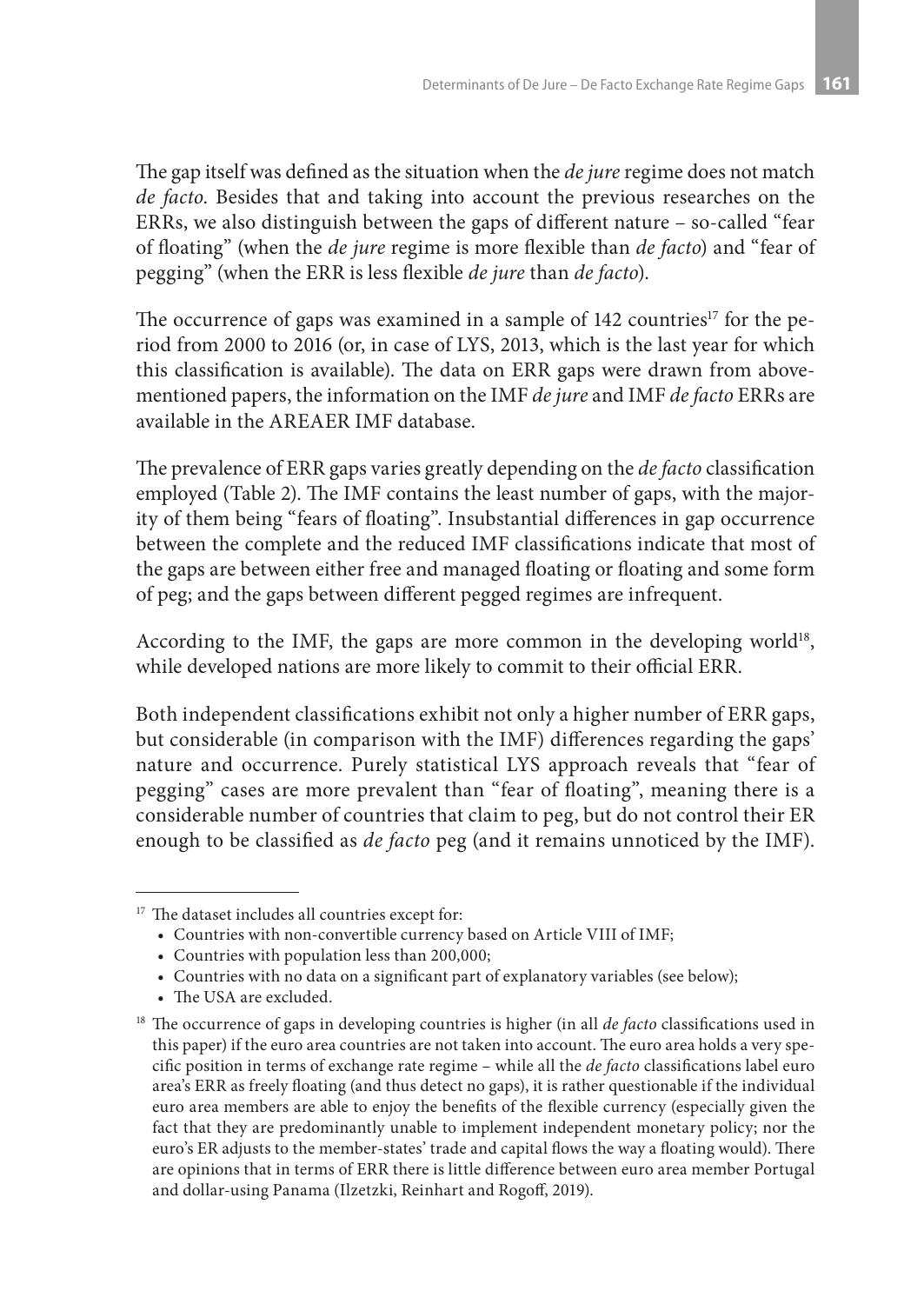The LYS gaps also differ in terms of the countries' level of economic development they are associated with. While the IMF considers the ERR gaps to be a prerogative of developing countries, the LYS taxonomy detects a similar relative occurrence of gaps in both developing and advanced nations; and, surprisingly, "fear of floating" is discovered to be more common among the developed countries. At the same time, the developing world is expressing more "fear of pegging", meaning these countries are often unable (or, perhaps, unwilling) to fix their currency even when they claim to do so.

IRR disagree with the IMF on the spread of gaps and with LYS on their nature. According to IRR, during the analysed period, countries did not commit to their *de jure* regime in more than half cases and gaps were equally common in both developing and advanced countries (if the euro area is excluded). But, unlike statistically based LYS, IRR mostly register "fear of floating".

The differences between the classifications impel to several notions. Firstly, possible determinants of the ERR gaps could vary depending on the classification used. At the same time, usage of several classifications is not only a conventional approach to studying the ERR gaps (see Alesina and Wagner, 2006; Eichengreen and Razo-Garcia, 2012; and others), but a possibility to identify the robust determinants if they hold across the estimations. And, albeit the classifications differ in both the methodology and the number of gaps, it is still justified to assume that they are "more alike than not", especially taking into account the researches on discrepancies between *de facto* classifications and employing correct control variables (Bleaney, Tian and Yin, 2016).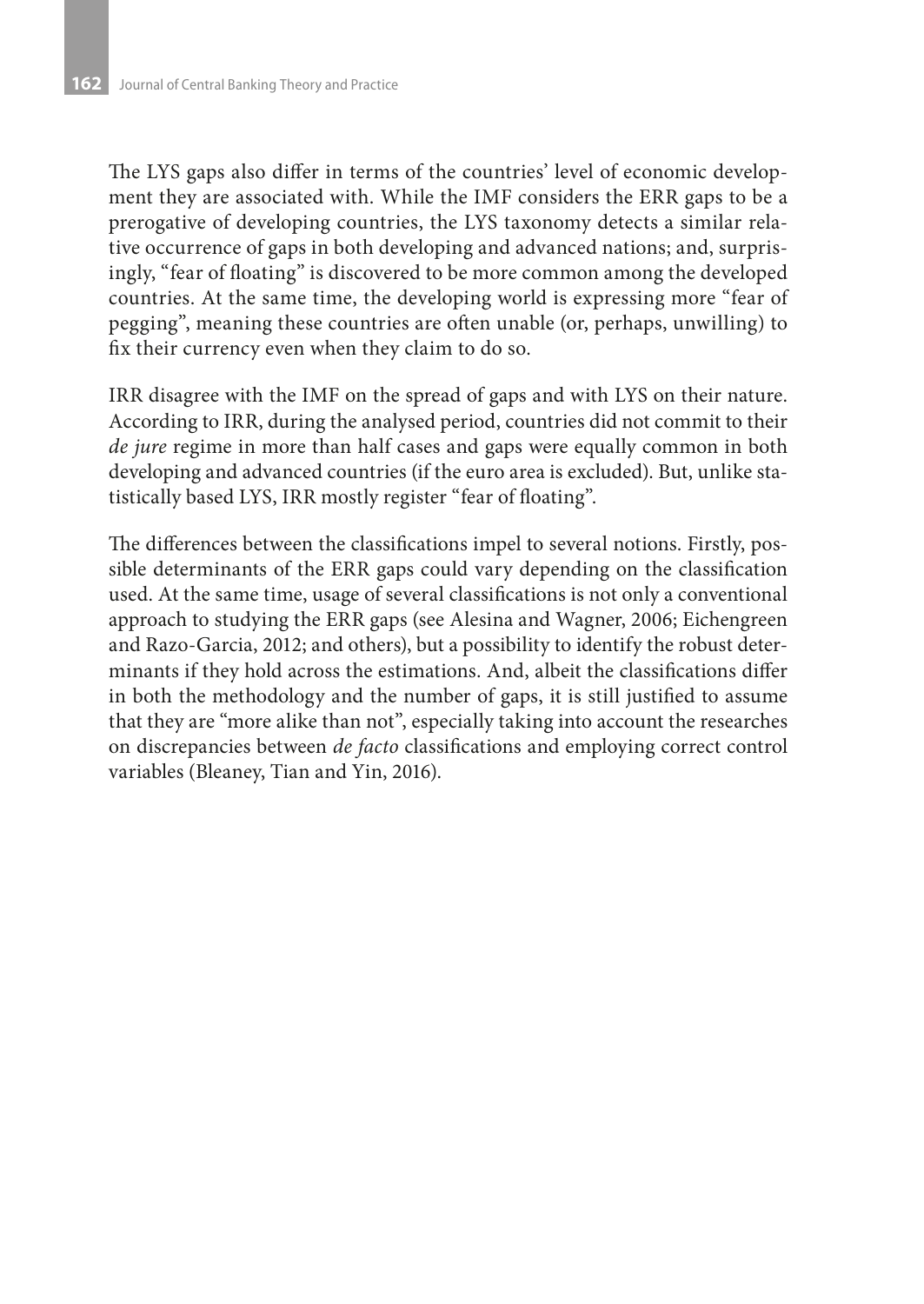|                               | Country-obs | ervations |                                                                                |                          | IMF de facto  |              | IMF de facto reduced to 3 | categories    |              |                          | SЛ            |              | 嗂                        |               |              |
|-------------------------------|-------------|-----------|--------------------------------------------------------------------------------|--------------------------|---------------|--------------|---------------------------|---------------|--------------|--------------------------|---------------|--------------|--------------------------|---------------|--------------|
|                               | Total       | S         |                                                                                | observations<br>Country- | % of<br>total | % of<br>gaps | observations<br>Country-  | % of<br>total | % of<br>gaps | observations<br>Country- | % of<br>total | % of<br>gaps | observations<br>Country- | % of<br>total | % of<br>gaps |
|                               |             |           | Gap                                                                            | 584                      | 24.2%         |              | 520                       | 21.5%         |              | 776                      | 39.0%         |              | 1273                     | 52.7%         |              |
| All countries                 | 2414        | 1988      | Fear of floating                                                               | 557                      | 23.1%         | 95.4%        | 511                       | 21.2%         | 98.3%        | 337                      | 17.0%         | 43.4%        | 1182                     | 49.0%         | 92.9%        |
|                               |             |           | Fear of pegging                                                                | 27                       | 1.1%          | 4.6%         | $\circ$                   | 0.4%          | 1.7%         | 439                      | 22.1%         | 56.6%        | $\overline{5}$           | 3.8%          | 7.1%         |
|                               |             |           | Gap                                                                            | 522                      | 28.4%         |              | 458                       | 24.9%         |              | 634                      | 41.9%         |              | 1055                     | 57.5%         |              |
| Developing                    | 1836        | 1512      | Fear of floating                                                               | 503                      | 27.4%         | 96.4%        | 457                       | 24.9%         | 99.8%        | 251                      | 16.6%         | 39.6%        | 993                      | 54.1%         | 94.1%        |
|                               |             |           | Fear of pegging                                                                | $\overline{0}$           | 1.0%          | 3.6%         | $\overline{\phantom{0}}$  | 0.1%          | 0.2%         | 383                      | 25.3%         | 60.4%        | $\Im$                    | 3.4%          | 5.9%         |
|                               |             |           | Gap                                                                            | 2                        | 11.1%         |              | 2                         | 11.1%         |              | $\approx$                | 28.8%         |              | 218                      | 38.9%         |              |
| Developed                     | 561         | 462       | Fear of Floating                                                               | 54                       | 9.6%          | 87.1%        | 54                        | 9.6%          | 87.1%        | 77                       | 16.7%         | 57.9%        | 189                      | 33.7%         | 86.7%        |
|                               |             |           | Fear of pegging                                                                | $\infty$                 | 1.4%          | 12.9%        | $\infty$                  | 1.4%          | 12.9%        | 56                       | 12.1%         | 42.1%        | 29                       | 5.2%          | 13.3%        |
|                               |             |           | Gap                                                                            | 2                        | 18.9%         |              | 3                         | 18.9%         |              | $\geq$                   | 40.9%         |              | 218                      | 66.5%         |              |
| non-euro area<br>Developed    | 328         | 279       | Fear of Floating                                                               | 54                       | 16.5%         | 87.1%        | 낯                         | 16.5%         | 87.1%        | 2                        | 22.9%         | 56.1%        | 189                      | 57.6%         | 86.7%        |
|                               |             |           | Fear of pegging                                                                | $\infty$                 | 2.4%          | 12.9%        | $\infty$                  | 2.4%          | 12.9%        | 50                       | 17.9%         | 43.9%        | 29                       | 8.8%          | 13.3%        |
| Source: author's calculations |             |           |                                                                                |                          |               |              |                           |               |              |                          |               |              |                          |               |              |
|                               |             |           | * The level of development is specified according to the classification by IMF |                          |               |              |                           |               |              |                          |               |              |                          |               |              |
|                               |             |           | Table 3: Exchange rate regime gaps concurrence                                 |                          |               |              |                           |               |              |                          |               |              |                          |               |              |

|                                                                                                                 | $\frac{1}{1}$ |       |      | $\frac{1}{2}$ | į     |       |               | $AF - IYS - IRR$ |
|-----------------------------------------------------------------------------------------------------------------|---------------|-------|------|---------------|-------|-------|---------------|------------------|
|                                                                                                                 |               | share | umbe | hare          | umbel | share |               |                  |
| ,我们在一起,我们在一起,我们在一起,我们在一起,我们在一起,我们在一起,我们在一起,我们在一起,我们在一起,我们在一起,我们在一起,我们在一起,我们在一起的时间,我们在一起,我们在一起,我们在一起,我们在一起,我们在一  | į             | 0.622 | ë.   | .<br>آھ       | 313   | cqq.  | $\frac{4}{1}$ | $\frac{1}{2}$    |
| ,我们在我们的时间,我们在我们的时间,我们在我们的时间,我们在我们的时间,我们在我们的时间,我们在我们的时间,我们在我们的时间,我们在我们的时间,我们在我们的时间,我们也不能不能不能不能不能不能不能不能不能不能不能不能不能 | 45            | J.3/8 | ž    | 1329          | g     | J.335 | 80            | 53               |
| π                                                                                                               |               |       | 2414 |               | 1074  |       |               |                  |
|                                                                                                                 |               |       |      |               |       |       |               |                  |

Source: author's calculations Source: author's calculations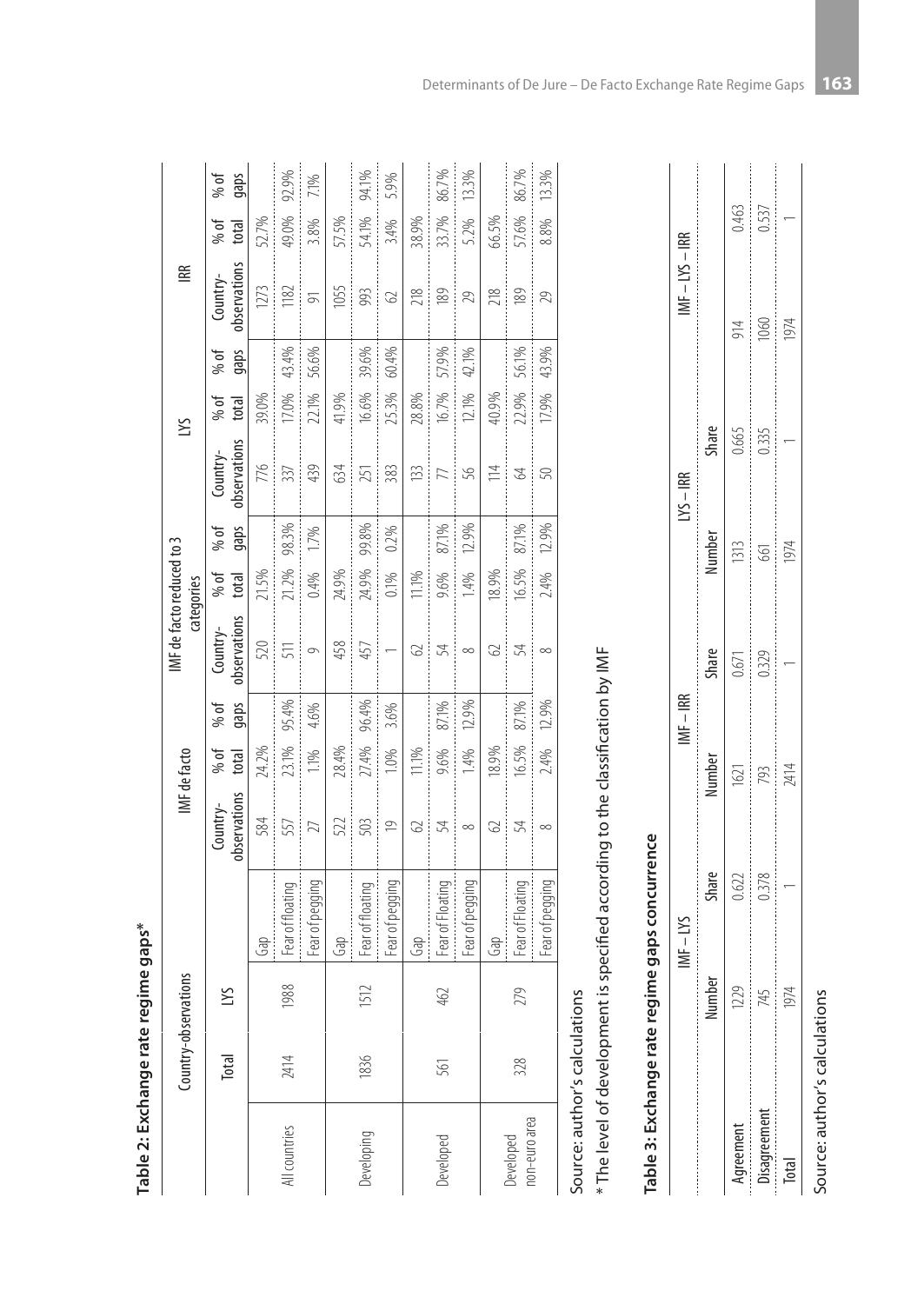Additionally, Table 3 presents data on the degree of concurrence between ERR gaps when different classifications are used. In all cases, about two thirds of gaps are observed in the same country-observations (meaning that a specific observation is defined either as a gap or as the absence of gap by two classifications in the same time), while one third differs depending on the ERR classification. All three classifications agree only on 47% of gaps/non-gaps. It increases the possibility of the gap determinants being different across classifications and affirms the necessity of multiple classifications usage if one seeks to achieve robust results.

#### **3.3. Explanatory variables**

To determine the factors that may lead to the ERR gaps, I employed a vast array of explanatory variables of both institutional and economic character. The role of institutional determinants of the ERR gaps has already been elaborately covered by Alesina and Wagner (2006), which generally state that institutionally poor states are more likely to renege from their ERR; and this assertion is indirectly confirmed by a number of studies on the ERR choice, which associate poor institutions with pegged regimes<sup>19</sup> (see, for example, Bordo, 2003; or Berdiev, Kim and Chang, 2012). In this research, the following institutional variables are employed:

- • A self-constructed "general freedom" index based on data from Freedom House, calculated as an average of Freedom House indexes of political freedom and civil liberties; the index ranges from 1 to 7, with higher value representing less freedom;
- • An index of monetary freedom by Heritage Foundation (2020), which evaluates independence, qualifications and policy commitment of the monetary authorities, with higher value signifying more monetary freedom.
- An index of capital controls and capital account openness constructed by Chinn and Ito (2008); higher value of index meaning more openness.

To control for non-institutional determinants of the gaps, I also included a broad range of macroeconomic indicators that may either incline or force the country to break the commitment to its *de jure* regime. The employed variables are presented as follows<sup>20</sup>:

<sup>&</sup>lt;sup>19</sup> As the majority of the ERR gaps represents "fear of floating" (meaning that countries tend to have their *de facto* ERR less flexible than *de jure*), and underdeveloped institutions tend to incline to pegs (either *de jure* or *de facto*), simple inference allows to assume that poor institutions may be leading to the ERR gaps.

<sup>&</sup>lt;sup>20</sup> Unless stated otherwise, the data were obtained from World Bank's World Development Indicators Database.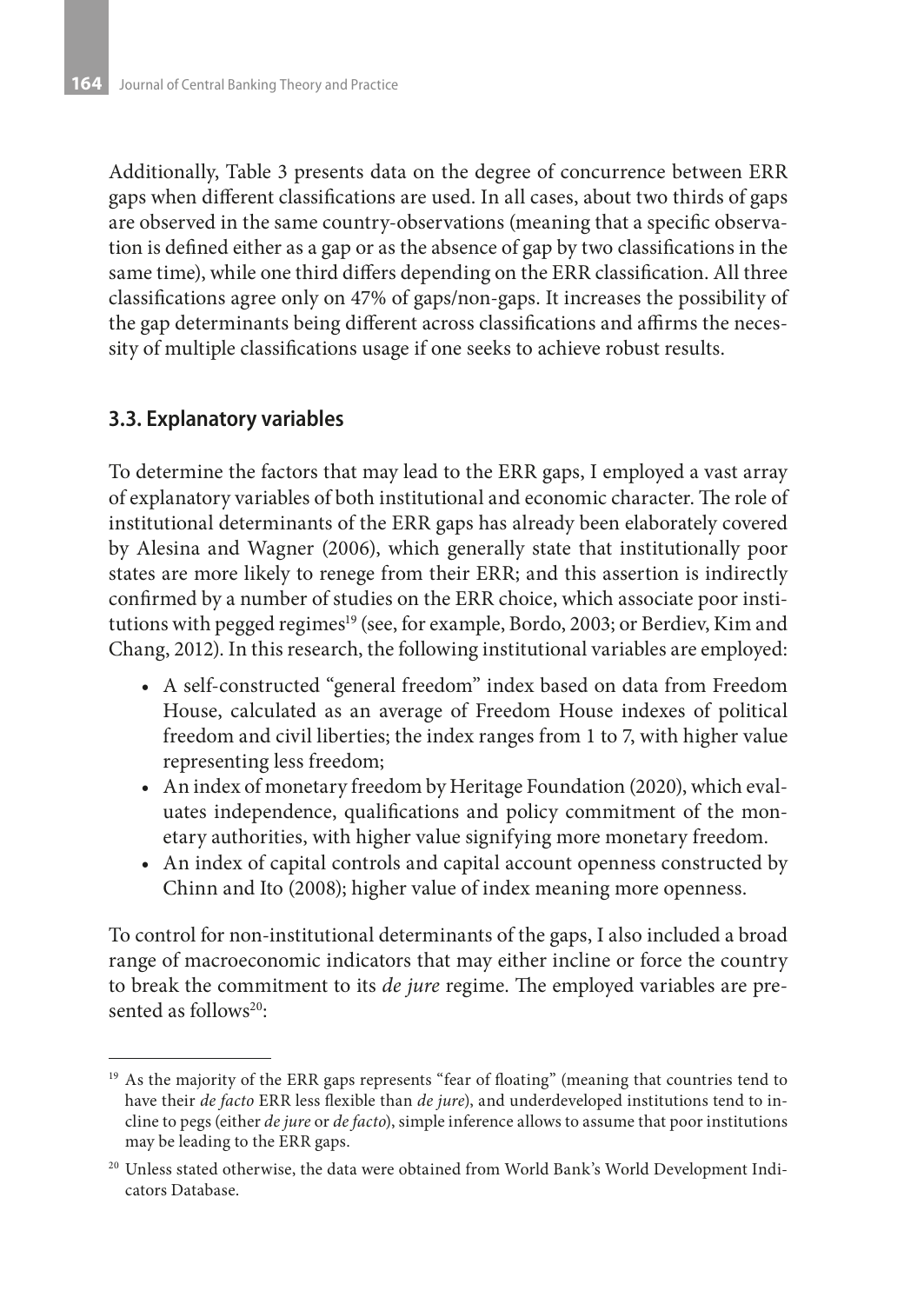- Inflation rate:
- Foreign debt to GDP;
- Foreign reserves to GDP;
- GDP per capita;
- • Capital account balance;
- Trade account balance;
- • Economic openness calculated as the sum of exports and imports to GDP;
- Broad money growth rate;
- • Economic cycle dummy (with value of 1 if the GDP growth rate exceeds a long-term average and 0 otherwise).

Additionally, a number of specific control dummies were employed to control for the factors crucial for the ERR gaps, but surprisingly not covered by any past researches:

- Presence of multiple/dual exchange rates this issue has been stated to produce *de facto* – *de jure* gaps first by Reinhart and Rogoff (2004) and subsequently by Ilzetzki, Reinhart and Rogoff (2019); and though the number of monetary systems with multiple (or black-market) exchange rates gradually declines over time, it is still substantial and should be taken into consideration if estimating the gaps' determinants. The variable takes the value of 1 if there are multiple/black-market ERs present and 0 otherwise.
- Adoption of inflation targeting while inflation targeting formally requires a floating ERR, countries implementing this policy may be unwilling to abandon the control over their ER and therefore produce ERR gaps (Guisinger and Singer, 2010; Ilzetzki, Reinhart and Rogoff, 2019); the variable equals 1 if country is targeting inflation and 0 otherwise.
- Change of *de jure* ERR regime there is evidence of the ERR being more persistent with greater longevity, meaning that the ERR will last longer if it has already "survived" for some period of time; and if one assumes that *de jure* ERR change does not necessarily reflect the actual change, this may signal that *de jure* ERR change may lead to the emergence of the ERR gap (Klein and Shambaugh, 2008). The variable equals 1 if there was a *de jure* regime change this year and 0 if not.

Table 4 presents simple correlations of the above-described variables in order to identify potential multicollinearity in the estimations. Some of the variables appear to be relatively strongly correlated with the others; and their inclusion into the model should be conducted with some caution. GDP per capita is relatively strongly tied to some institutional variables, as is trade account balance. At the same timet, trade account balance is positively correlated with current account; thus, usage of both variables may be inappropriate. Based on that, I had to make some adjustments to the model specifications (see section 3.4 below).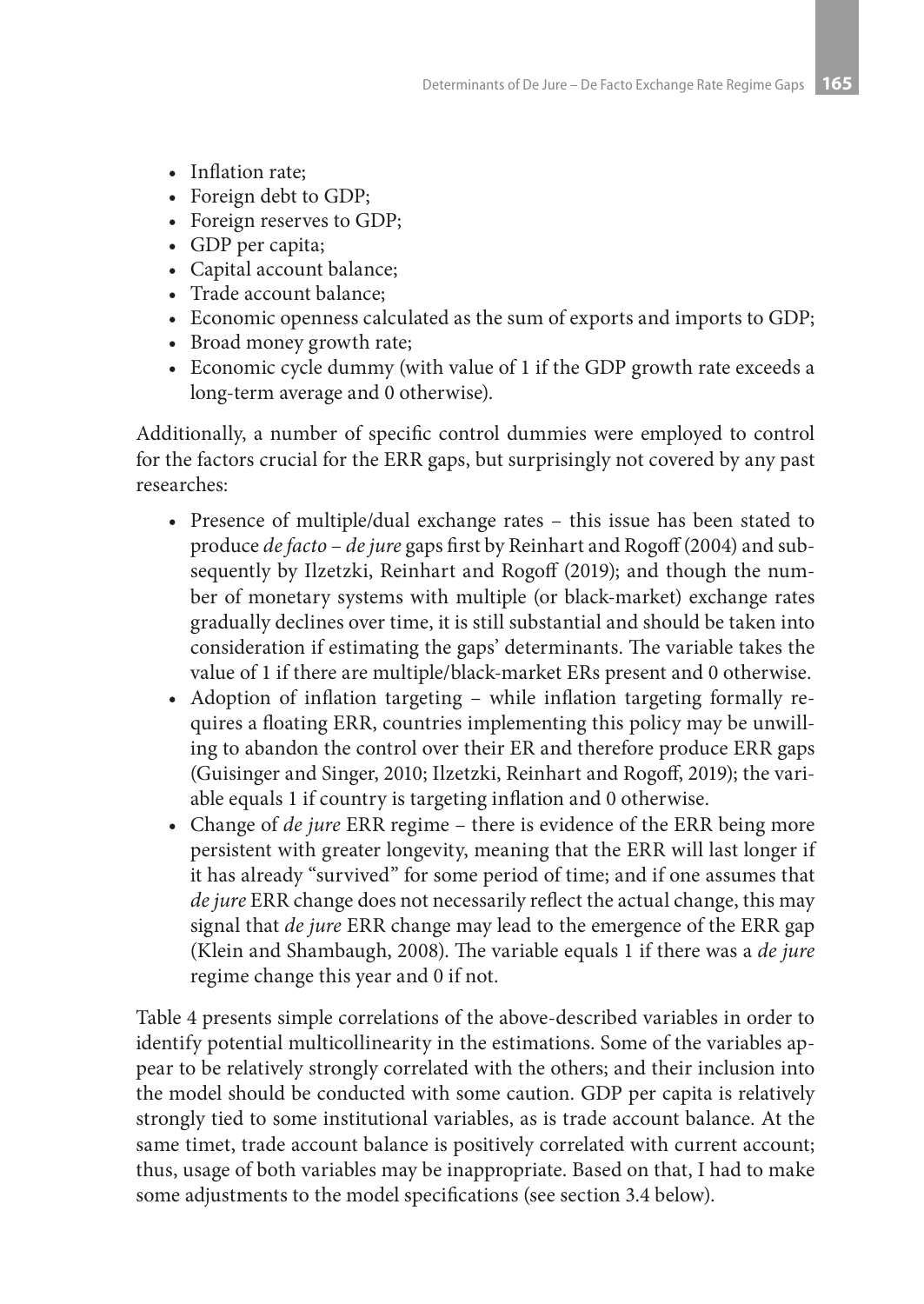| able 4: Correlation matrix of the eperator variables. |                  |                                             |                                                          |                                        |                                     |                                                             |        |                             |                                                                                                                |          |                         |               |
|-------------------------------------------------------|------------------|---------------------------------------------|----------------------------------------------------------|----------------------------------------|-------------------------------------|-------------------------------------------------------------|--------|-----------------------------|----------------------------------------------------------------------------------------------------------------|----------|-------------------------|---------------|
| Variable                                              |                  |                                             | 1 2 3 4 5 6 7 8 9 10 11 12 13                            |                                        |                                     |                                                             |        |                             |                                                                                                                |          |                         |               |
| Current Account<br>Balance                            |                  | 0.1708                                      | $-0.0284$                                                | 0.0900                                 | 0.1531 0.0145                       | 0.0076                                                      | 0.5655 | 0.1926                      | $-0.0693$                                                                                                      | 0.0886   | $-0.0189$               | $-0.033$      |
| Capital Controls                                      | 0.1708           | $\overline{\phantom{a}}$                    |                                                          | 0.0218 0.1586<br>:<br>:<br>:<br>:<br>: | $0.2703 - 0.4310 - 0.0181 - 0.1633$ |                                                             |        |                             | $0.0601 - 0.1697$<br>:<br>:<br>:<br>:<br>:                                                                     |          | $0.3521 -0.2507 -0.154$ |               |
| Economic Cycle<br>Dummy                               | $-0.0284$        | 0.0218                                      | $\overline{a}$                                           |                                        |                                     |                                                             |        |                             | 990010 950001- 970010- 817010- 9010101- 9600101- 950001- 950001- 950001- 9500101- 9500101- 9500101- 9500101- 9 |          | $0.0950 - 0.034$        |               |
| Foreign Debt                                          | 0.0900           | 0.1586                                      | 0.0013                                                   |                                        | $0.3956$ $-0.1649$ $-0.0332$        |                                                             |        |                             | $0.1874$ $-0.0521$ $-0.0186$ $0.0848$                                                                          |          | $-0.0763 - 0.031$       |               |
| Economic                                              | -<br>-<br>-<br>- | $\begin{array}{c} \sim \\ \sim \end{array}$ | $\begin{array}{c}\n\circ \\ \circ \\ \circ\n\end{array}$ | $\frac{1}{2}$                          | 5000                                | $\begin{array}{c} \n\alpha & \alpha & \alpha \n\end{array}$ | -----  | $\sim$ $\sim$ $\sim$ $\sim$ | -----                                                                                                          | <b>1</b> |                         | $\frac{1}{2}$ |

| indonomia        |
|------------------|
|                  |
| $\frac{1}{2}$    |
|                  |
|                  |
|                  |
|                  |
|                  |
| とこれにと            |
| Ì                |
| $-10$            |
|                  |
|                  |
|                  |
|                  |
| -<br>-<br>-<br>- |
|                  |
| ï                |
|                  |
| ţ                |

**166** Journal of Central Banking Theory and Practice

|                          | Table 4: Correlation matrix of the independent variables* |                         |           |           |           |           |           |           |           |           |           |           |           |           |                |           |
|--------------------------|-----------------------------------------------------------|-------------------------|-----------|-----------|-----------|-----------|-----------|-----------|-----------|-----------|-----------|-----------|-----------|-----------|----------------|-----------|
|                          | Variable                                                  |                         | 2         | 3         | 4         | 5         | $\circ$   |           | $\infty$  | $\sigma$  | ≘         | 는         | 12        | ⋍         | $\overline{4}$ | 5         |
|                          | Current Account<br>Balance                                |                         | 0.1708    | $-0.0284$ | 0.0900    | 0.1531    | 0.0145    | 0.0076    | 0.5655    | 0.1926    | $-0.0693$ | 0.0886    | $-0.0189$ | $-0.0335$ | 0.0754         | 0.4591    |
| $\sim$                   | Capital Controls                                          | $\approx$<br>0.17C      |           | 0.0218    | 0.1586    | 0.2703    | $-0.4310$ | $-0.0181$ | 0.1633    | 0.0601    | $-0.1697$ | 0.3521    | $-0.2507$ | $-0.1543$ | 0.1028         | 0.5309    |
|                          | Economic Cycle<br>Dummy                                   | $-0.0284$               | 0.0218    |           | 0.0013    | $-0.0050$ | $-0.0095$ | $-0.0103$ | $-0.0418$ | $-0.0340$ | $-0.0059$ | 0.0066    | 0.0950    | $-0.0349$ | $-0.0287$      | $-0.0393$ |
| 4                        | Foreign Debt                                              | 0.0900                  | 0.1586    | 0.0013    |           | 0.3956    | $-0.1649$ | $-0.0332$ | 0.1874    | $-0.0521$ | $-0.0186$ | 0.0848    | $-0.0763$ | $-0.0319$ | $-0.0417$      | 0.3646    |
| 5                        | Openness<br>Economic                                      | 0.1531                  | 0.2703    | $-0.0050$ | 0.3956    |           | $-0.1289$ | $-0.0069$ | 0.1906    | 0.4328    | $-0.0861$ | 0.1647    | $-0.0557$ | $-0.0573$ | $-0.1088$      | 0.4166    |
| $\circ$                  | Freedom House                                             | $0.0145$                | $-0.4310$ | $-0.0095$ | $-0.1649$ | 0.1289    |           | 0.0501    | $-0.0157$ | 0.1030    | 0.2132    | 0.3969    | 0.2623    | 0.1658    | $-0.3138$      | $-0.3300$ |
| $\overline{\phantom{a}}$ | ERR Change                                                | 0.0076                  | $-0.0181$ | $-0.0103$ | $-0.0332$ | $-0.0069$ | 0.0501    |           | $-0.0012$ | $-0.0189$ | 0.0445    | $-0.0778$ | 0.0860    | 0.0636    | $-0.0345$      | 0.0930    |
| $\infty$                 | Trade Account<br>Balance                                  | 0.5655                  | 0.1633    | $-0.0418$ | 0.1874    | 0.1906    | $-0.0157$ | $-0.0012$ |           | 0.0812    | $-0.0585$ | 0.0944    | $-0.0465$ | $-0.0234$ | 0.1133         | 0.5522    |
| $\sigma$                 | Reserves<br>Foreign                                       | 0.1926                  | 0.0600    | $-0.0340$ | $-0.0521$ | 0.4328    | 0.1029    | $-0.0189$ | 0.0812    |           | $-0.0136$ | 0.0821    | $-0.0652$ | $-0.0819$ | $-0.0018$      | 0.1425    |
| $\approx$                | Multiple ERs                                              | $-0.0693$               | $-0.1697$ | $-0.0059$ | $-0.0186$ | $-0.0861$ | 0.2132    | 0.0445    | $-0.0585$ | $-0.0136$ |           | $-0.2716$ | 0.1604    | 0.1163    | $-0.1409$      | $-0.1304$ |
|                          | Monetary<br>Freedom                                       | 0.0886                  | 0.3521    | 0.0066    | 0.0848    | 0.1647    | $-0.3969$ | $-0.0778$ | 0.0944    | 0.0821    | $-0.2716$ |           | $-0.4204$ | $-0.4141$ | 0.1255         | 0.3013    |
| ≃                        | Money Growth<br>Rate                                      | $-0.0189$               | $-0.2507$ | 0.0950    | $-0.0763$ | $-0.0557$ | 0.2623    | 0.0860    | $-0.0465$ | $-0.0652$ | 0.1604    | $-0.4204$ |           | 0.5071    | $-0.1031$      | $-0.2105$ |
| 13                       | <b>Inflation Rate</b>                                     | $-0.0335$<br>$\ddot{}}$ | $-0.1543$ | $-0.0349$ | $-0.0319$ | $-0.0573$ | 0.1658    | 0.0636    | $-0.0234$ | $-0.0819$ | 0.1163    | $-0.4141$ | 0.5071    |           | $-0.0065$      | $-0.1350$ |
| 4                        | Targeting<br>Inflation                                    | 54<br>0.07              | 0.1028    | $-0.0287$ | $-0.0417$ | $-0.1088$ | $-0.3138$ | $-0.0345$ | 0.1133    | $-0.0018$ | $-0.1409$ | 0.1255    | $-0.1031$ | $-0.0652$ |                | 0.1540    |
| 15                       | GDP per capita                                            | 0.4510                  | 0.5309    | $-0.0393$ | 0.3646    | 0.4166    | $-0.3300$ | $-0.0930$ | 0.5522    | 0.1425    | $-0.1304$ | 0.3013    | $-0.2105$ | $-0.1349$ | 0.1540         |           |
|                          |                                                           |                         |           |           |           |           |           |           |           |           |           |           |           |           |                |           |

\* Potential multicollinearity in bold \* Potential multicollinearity in bold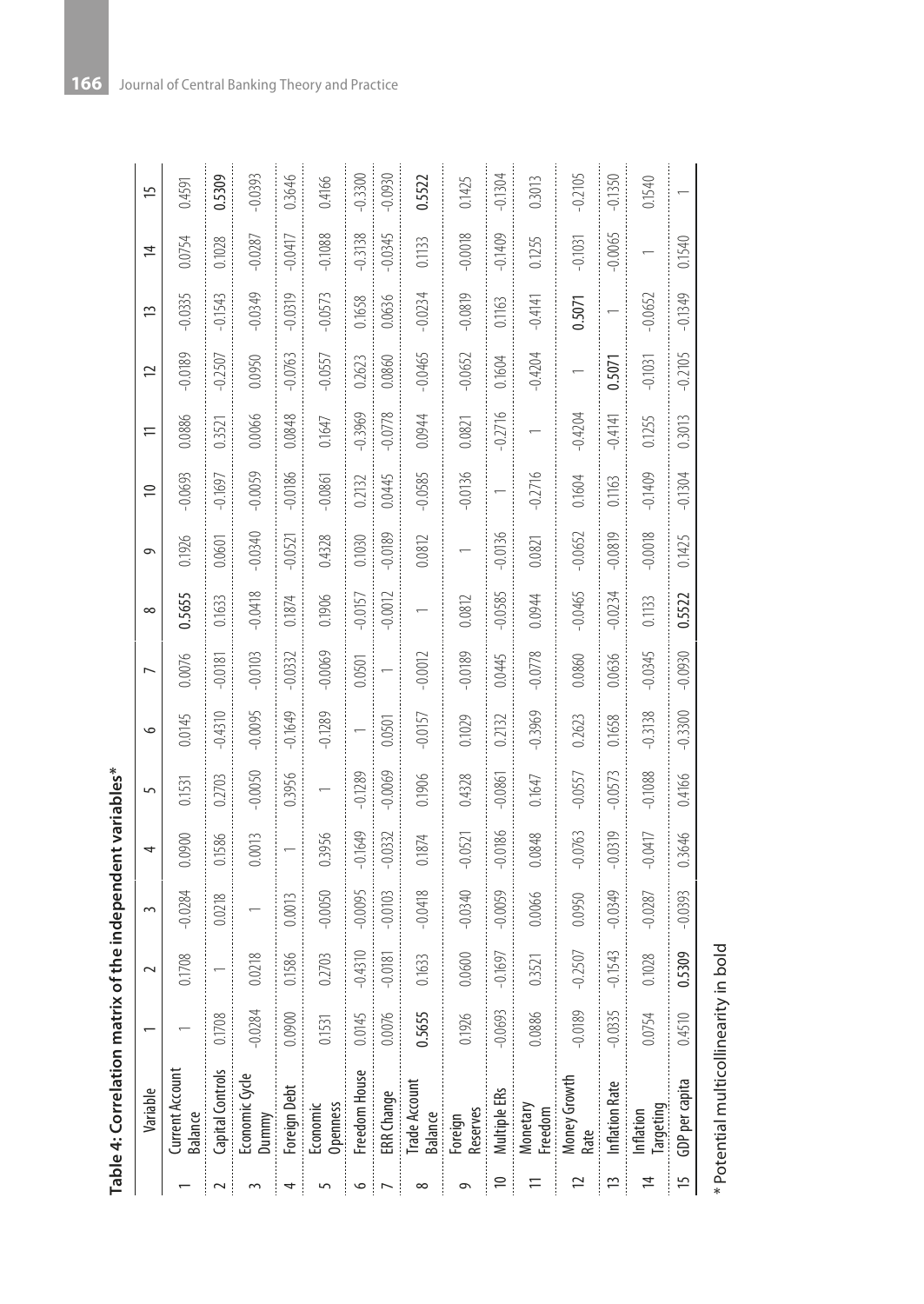# **3.4. Methodology and regression outputs**

To estimate the ERR gaps determinants, I used an ordered probit regression and 14 model specifications with dependent variable specified as dummy with value "1" in case of ERR gap and "0" in case of gap's absence. I did not include the cross-section fixed effects due to potential attenuation bias because of short time series used in the model; and thus, assumed that the country sample heterogeneity is dealt with by a relatively large number of explanatory variables and different model specifications (Green, 2004).

For the robustness of the results, we conducted a number of estimations using three ERR classifications, various definitions of the ERR gaps and different country samples. The specifications are presented below:

- 3 base estimations including all countries (conditioned by the data availability) and all gaps between *de jure* and *de facto* ERRs as classified by the IMF, LYS, and IRR.
- 3 estimations with the same ERR classifications and only "fear of floating" gaps (dependent equals 1 if *de jure* is more flexible than *de facto*).
- 2 estimations with LYS and IRR classifications and only "fear of pegging" gaps (dependent equals 1 if *de facto* is more flexible than *de jure*). This specification was not estimated with the IMF's *de facto* classification due to insufficient incidence of "fear of pegging" cases in this taxonomy.
- 3 estimations with developing countries only (with the level of development being assigned based on the IMF's definition).
- 3 estimations with developed countries only (euro area excluded for the reasons stated in section 3.2 and Ilzetzki, Reinhart and Rogoff, 2019).

The estimations contained 13 explanatory variables (the results are presented in Tables 5, 6 and 7). In some estimations, certain variables were excluded due to their irrelevancy in regard to the country sample (for example, there were no multiple exchange rates among the developed countries during the analysed time period). GDP per capita and trade account balance were not included into the regressions due to potential bias caused by multicollinearity. Additionally, I conducted the base estimations using only single institutional variable at once and reached very similar results – those estimations are not reported for space considerations. I also attempted the regression with year fixed effects, but the results did not express any substantially differences results – once again, I do not present them in the paper due to their similarity and questionable economic justification of the year fixed effects given the paper's context. I disengaged from the usage of lagged dependent variables due to strong conviction about the ERR gaps being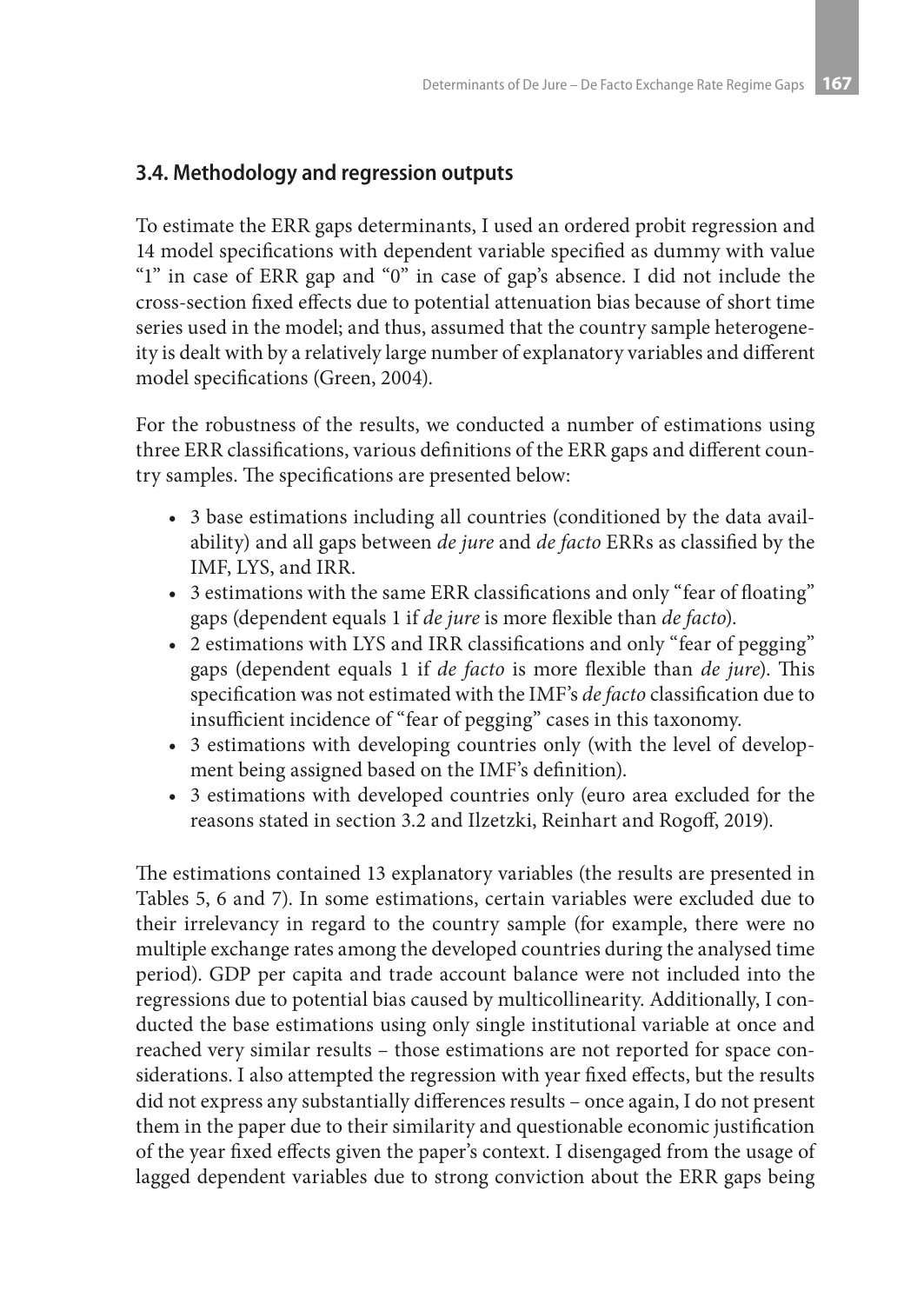caused by the *current* economic/institutional situation because of the ERR gap's emergence being the monetary authorities' immediate response to a change in economic/institutional conditions; therefore, the usage of lagged variables could bias the estimations and, in my opinion, does not have a conclusive economic interpretation.

I received very mixed results, with some variables appearing to be both statistically significant across most estimations and with their signs in compliance with theory and conventional wisdom. On the other hand, a number of variables differ either in their signs or their significance from estimation to estimation (meaning from one classification or country sample to another).

The results may be considered to have some consensus on the role of institutional environment in the ERR gaps occurrence. More monetary free countries tend to evince ERR gaps less frequently; with this variable being statistically significant in all but 2 estimations<sup>21</sup>. The same (at least partly) holds for overall freedom and institutional conditions captured by the Freedom House index: less institutionally developed countries are more eager to incline to ERR gaps. The opposite (less free countries being less probable to have gaps) stands for the LYS classification, which is of different methodology; the same applies to developed nations and the IRR classification.

<sup>&</sup>lt;sup>21</sup> This variable appears to be insignificant among the developed countries, which arguably have a high enough level of monetary freedom for its difference to be of no influence on gaps.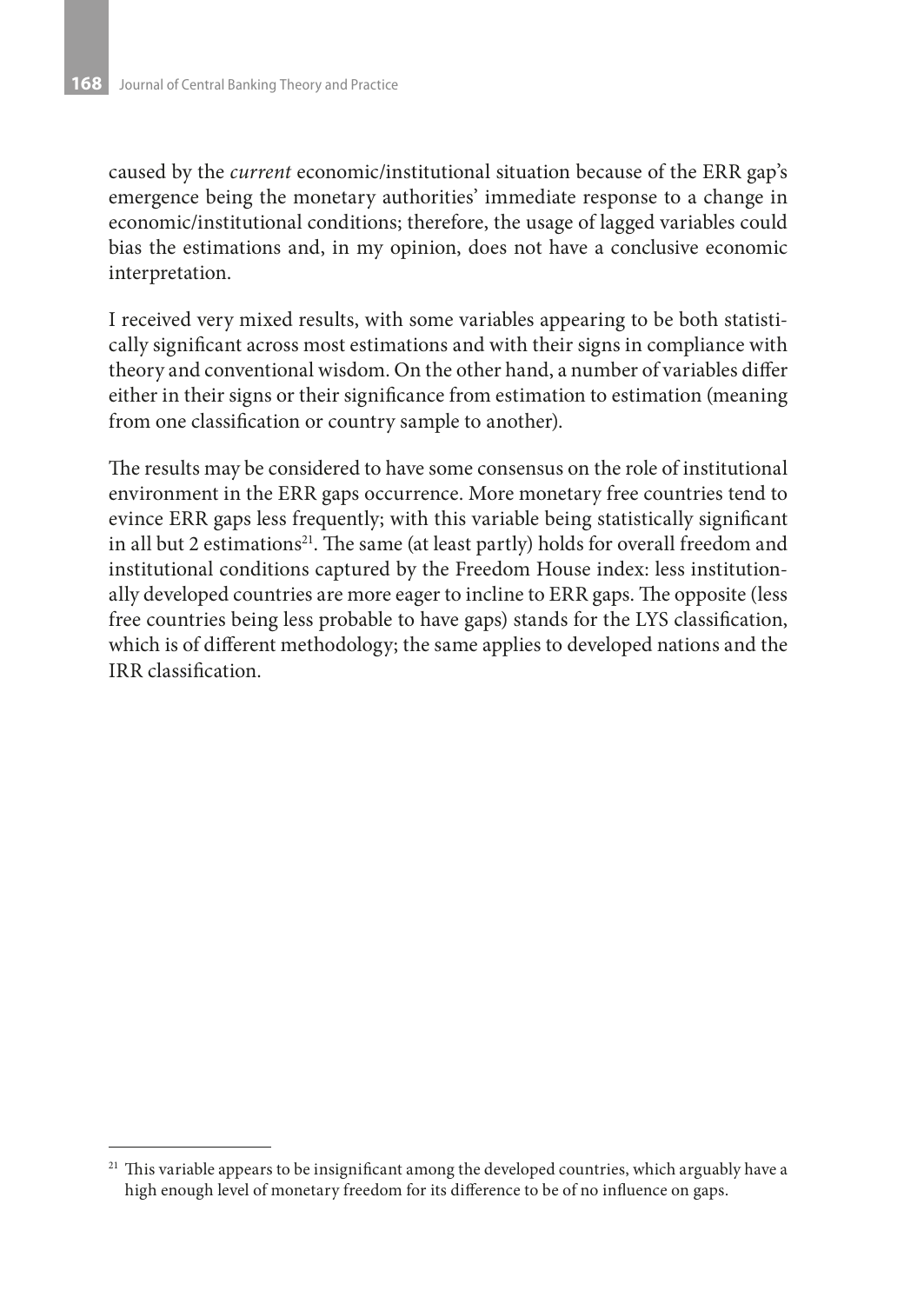| Table 5: ERR gaps' determinants estimation, IMF gap as dependent variable |               |           |                  |           |                 |           |                                       |           |
|---------------------------------------------------------------------------|---------------|-----------|------------------|-----------|-----------------|-----------|---------------------------------------|-----------|
|                                                                           | All countries |           | Fear of floating |           | Developing only |           | euro area excluded<br>Developed only, |           |
| Independent variable                                                      | Coefficient   | Std.Error | Coefficient      | Std.Error | Coefficient     | Std.Error | Coefficient                           | Std.Error |
| Capital Controls                                                          | 0.0989        | 0.0933    | 0.0770           | 0.0943    | $0.3162***$     | 0.1012    | 0.2590                                | 0.6353    |
| Economic Cycle Dummy                                                      | $-0.0355$     | 0.0607    | $-0.0496$        | 0.0615    | $-0.0151$       | 0.0666    | $-0.4426**$                           | 0.2193    |
| Freedom House                                                             | $0.1709***$   | 0.0184    | $0.1921***$      | 0.0188    | $0.1400***$     | 0.0214    | $0.5329***$                           | 0.1616    |
| Monetary Freedom                                                          | $0.0215***$   | 0.0015    | $0.0220***$      | 0.0015    | $-0.0146***$    | 0.0018    | $0.0583***$                           | 0.0127    |
| Multiple ERs                                                              | 0.1075        | 0.0988    | 0.0817           | 0.0996    | $0.2872***$     | 0.1044    |                                       |           |
| Inflation Targeting                                                       | $0.6076***$   | 0.0872    | $0.5919***$      | 0.0888    | $0.1828*$       | 0.1100    | $3.2024***$                           | 0.6177    |
| ERR Change                                                                | $0.2035*$     | 0.1187    | 0.1432           | 0.1216    | 0.1964          | 0.1270    | $-0.2652$                             | 0.5563    |
| Inflation Rate                                                            | 0.0002        | 0.0019    | $-0.0003$        | 0.0019    | 0.0017          | 0.0021    | $-0.0840$                             | 0.0688    |
| Money Growth Rate                                                         | $-0.0023$     | 0.0019    | $-0.0042**$      | 0.0020    | $-0.0018$       | 0.0021    | $-0.0107$                             | 0.0143    |
| Foreign Debt                                                              | $-0.0016***$  | 0.0004    | $0.0012***$      | 0.0004    | $0.0085***$     | 0.0011    | 0.0014                                | 0.0010    |
| Foreign Reserves                                                          | $.2130***$    | 0.2174    | $.2215***$       | 0.2193    | $0.3990*$       | 0.2487    | $***$ 0934***                         | 1,0309    |
| Economic Openness                                                         | 0.0005        | 0.0008    | $-2.23E - 05$    | 0.0008    | 0.0007          | 0.0010    | $-0.0023$                             | 0.0029    |
| Current Account Balance                                                   | $0.0128***$   | 0.0032    | $0.0135***$      | 0.0032    | $0.0170***$     | 0.0036    | $-0.0172$                             | 0.0195    |
|                                                                           |               |           |                  |           |                 |           |                                       |           |
| Time period                                                               | 2000-2016     |           | 2000-2016        |           | 2000-2016       |           | 2000-2016                             |           |
| Number of observations                                                    | 2371          |           | 2371             |           | 1793            |           | 328                                   |           |

| i                                                                       |
|-------------------------------------------------------------------------|
| --------<br>ì<br>֞<br>١                                                 |
| ֧֖֖֧֧֚֚֚֚֚֚֚֚֚֚֚֚֚֚֚֚֚֚֕֝֓ <u>֓</u><br>֧֪֪֪֪֪֪֪֪֪֪֪֪֪֪֪֪֪֪֪֪֪֪֪֪֪ׅ֖֪֪ׅ֖ |
| $\ddot{\phantom{a}}$                                                    |
|                                                                         |
|                                                                         |
| i                                                                       |

Source: author's calculations Source: author's calculations

\*\*\*Significant at 1%. \*\*Significant at 5%. \*Significant at 10%  $^{***}$ Significant at 1%.  $^{**}$ Significant at 5%.  $^*$ Significant at 10%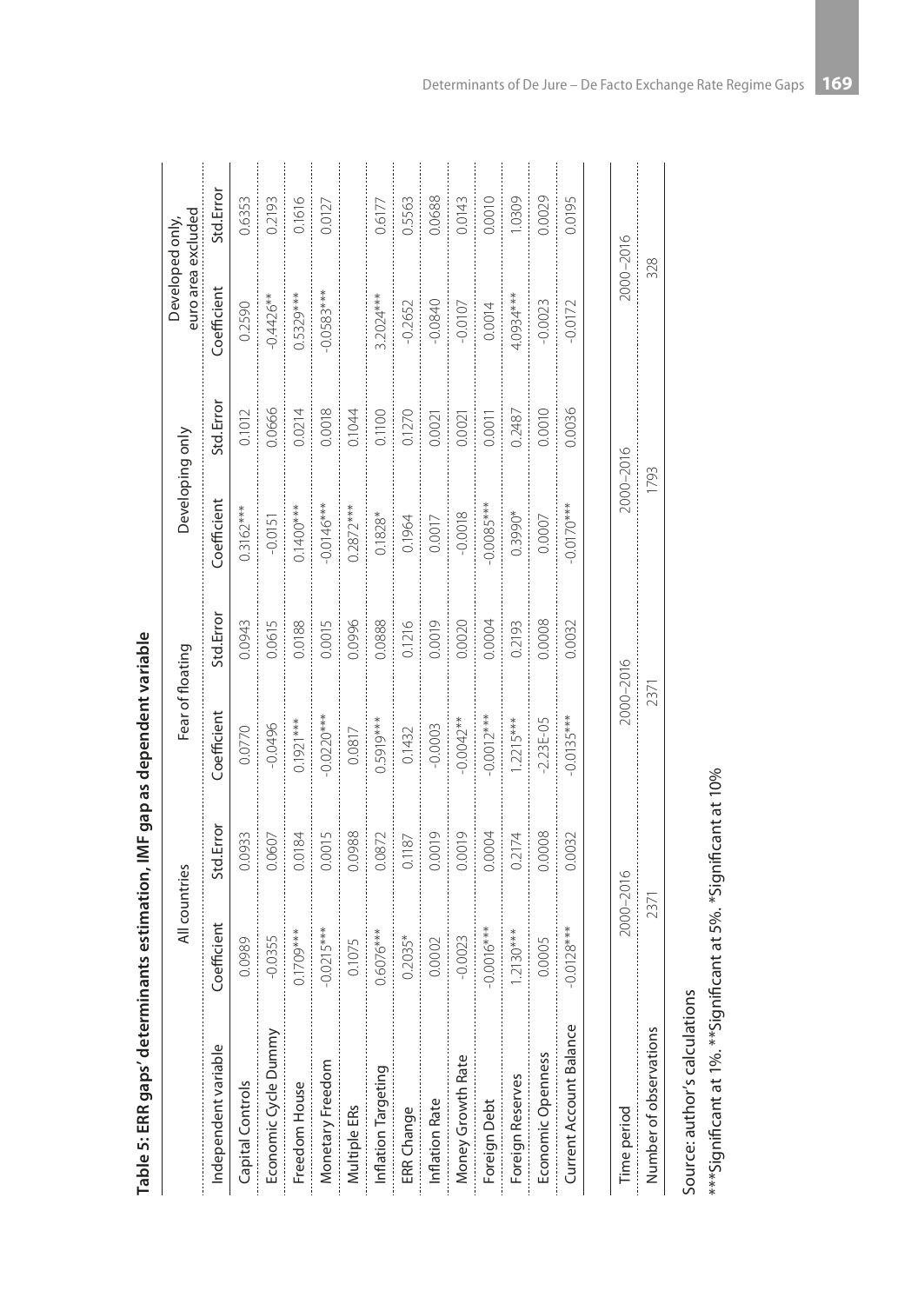| - Animation IVS and as denomination |  |
|-------------------------------------|--|
|                                     |  |
|                                     |  |
|                                     |  |
|                                     |  |
|                                     |  |
|                                     |  |
|                                     |  |
|                                     |  |
| į                                   |  |
|                                     |  |
|                                     |  |
| í                                   |  |
|                                     |  |
| ,<br>;<br>;                         |  |
|                                     |  |
|                                     |  |
|                                     |  |
|                                     |  |
|                                     |  |
|                                     |  |
|                                     |  |
|                                     |  |
|                                     |  |
|                                     |  |
|                                     |  |
|                                     |  |
|                                     |  |
|                                     |  |
|                                     |  |
|                                     |  |
|                                     |  |
|                                     |  |
|                                     |  |
|                                     |  |
|                                     |  |
|                                     |  |
|                                     |  |
|                                     |  |
|                                     |  |
| ï                                   |  |
|                                     |  |
|                                     |  |
| )<br>:<br>:<br>:<br>:               |  |
|                                     |  |
|                                     |  |
|                                     |  |

| Table 6: ERR gaps' determinants estimation, LYS gap as dependent variable |               |           |                  |           |                 |           |                 |           |                                       |           |
|---------------------------------------------------------------------------|---------------|-----------|------------------|-----------|-----------------|-----------|-----------------|-----------|---------------------------------------|-----------|
|                                                                           | All countries |           | Fear of floating |           | Fear of pegging |           | Developing only |           | euro area excluded<br>Developed only, |           |
| Independent variable                                                      | Coefficient   | Std.Error | Coefficient      | Std.Error | Coefficient     | Std.Error | Coefficient     | Std.Error | Coefficient                           | Std.Error |
| Capital Controls                                                          | 0.1521        | 0.0950    | 0.0941           | 0.1079    | $0.1807*$       | 0.1060    | $0.2916***$     | 0.1053    | $-1.0594**$                           | 0.4894    |
| Economic Cycle Dummy                                                      | $0.1164*$     | 0.0620    | $-0.0078$        | 0.0709    | 0.1015          | 0.0690    | $0.1991***$     | 0.0715    | $-0.1223$                             | 0.1727    |
| Freedom House                                                             | $-0.0134$     | 0.0189    | $0.0462**$       | 0.0217    | $-0.0284$       | 0.0210    | $-0.0406*$      | 0.0225    | 0.2000                                | 0.1367    |
| Monetary Freedom                                                          | $0.0131***$   | 0.0015    | $-0.0150***$     | 0.0016    | $-0.0157***$    | 0.0017    | $0.0132***$     | 0.0017    | 0.0003                                | 0.0067    |
| Multiple ERs                                                              | 0.1647        | 0.1037    | 0.1733           | 0.1131    | 0.1886*         | 0.1141    | 0.1798          | 0.1120    |                                       |           |
| Inflation Targeting                                                       | $0.2977***$   | 0.0889    | 0.3098***        | 0.0988    | $-0.0153$       | 0.1032    | 0.1023          | 0.1171    | 0.2442                                | 0.1731    |
| ERR Change                                                                | $0.3662***$   | 0.1188    | 0.1119           | 0.1330    | $0.3687***$     | 0.1204    | $0.4555***$     | 0.1285    | $-0.3266$                             | 0.3930    |
| Inflation Rate                                                            | $0.0234***$   | 0.0040    | $0.0093**$       | 0.0037    | 0.0007          | 0.0019    | $0.0212***$     | 0.0041    | $0.1255***$                           | 0.0410    |
| Money Growth Rate                                                         | 0.0040*       | 0.0022    | 0.0016           | 0.0024    | 0.0028          | 0.0020    | $0.0041*$       | 0.0024    | $-0.0008$                             | 0.0064    |
| Foreign Debt                                                              | $-5.29E - 05$ | 0.0001    | $0.0002**$       | 8.09E-05  | $0.0047***$     | 0.0007    | $0.0014*$       | 0.0008    | 0.0004                                | 0.0007    |
| Foreign Reserves                                                          | I.8661***     | 0.2364    | $1.4042***$      | 0.2562    | $0.9325***$     | 0.2542    | $2.0361***$     | 0.2851    | $-1.0285$                             | 0.8980    |
| Economic Openness                                                         | $-0.0010$     | 0.0007    | $0.0023***$      | 0.0008    | $0.0043***$     | 0.0009    | $-0.0021**$     | 0.0011    | 0.0023                                | 0.0024    |
| Current Account Balance                                                   | $0.0202***$   | 0.0034    | $-0.0114***$     | 0.0037    | $-0.0135***$    | 0.0036    | $0.0195***$     | 0.0039    | $0.0223*$                             | 0.0131    |
|                                                                           |               |           |                  |           |                 |           |                 |           |                                       |           |
| Time period                                                               | 2000-2013     |           | 2000-2013        |           | 2000-2013       |           | 2000-2013       |           | 2000-2013                             |           |
| Number of observations                                                    | 1937          |           | 1937             |           | 1937            |           | 1461            |           | 279                                   |           |

Source: author's calculations Source: author's calculations

\*\*\*Significant at 1%.\*\*Significant at 5%. \*Significant at 10%  $^{***}$ Significant at 1%.  $^{**}$ Significant at 5%.  $^*$ Significant at 10%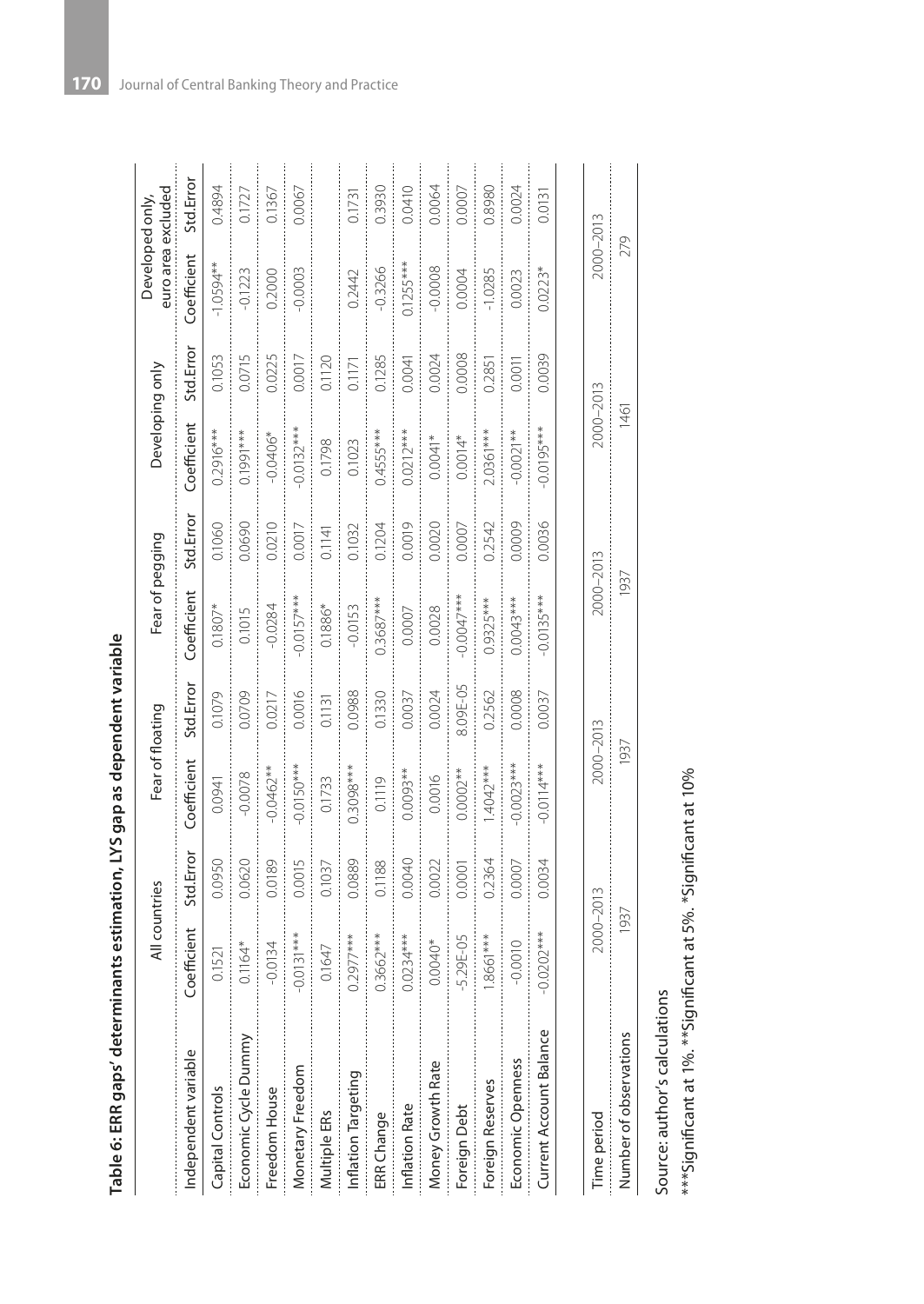|                         | All countries |           | Fear of floating |           | Fear of pegging |           | Developing only |           | euro area excluded<br>Developed only, |           |
|-------------------------|---------------|-----------|------------------|-----------|-----------------|-----------|-----------------|-----------|---------------------------------------|-----------|
| Independent variable    | Coefficient   | Std.Error | Coefficient      | Std.Error | Coefficient     | Std.Error | Coefficient     | Std.Error | Coefficient                           | Std.Error |
| Capital Controls        | $0.1609*$     | 0.0872    | 0.1364           | 0.0872    | 0.0816          | 0.1802    | $0.3092***$     | 0.0961    | $-0.4918$                             | 0.5000    |
| Economic Cycle Dummy    | $0.1236**$    | 0.0565    | $0.1011*$        | 0.0565    | 0.0915          | 0.1100    | $0.1177*$       | 0.0632    | 0.3974**                              | 0.1786    |
| Freedom House           | $0.0827***$   | 0.0168    | $0.1015***$      | 0.0168    | $0.1480**$      | 0.0318    | $0.0791***$     | 0.0194    | $-0.5695***$                          | 0.1690    |
| Monetary Freedom        | $0.0080***$   | 0.0013    | $0.0086***$      | 0.0013    | $-0.0216***$    | 0.0025    | $-0.0074***$    | 0.0015    | 0.0105                                | 0.0068    |
| Multiple ERs            | $0.7734***$   | 0.1043    | $0.5513***$      | 0.0980    | $0.6707***$     | 0.1524    | $0.7508***$     | 0.1120    |                                       |           |
| Inflation Targeting     | $1.2297***$   | 0.0881    | $1.3270***$      | 0.0883    |                 |           | $0.9102***$     | 0.1119    | .0756***                              | 0.1755    |
| ERR Change              | $0.6733***$   | 0.1257    | $0.3233***$      | 0.1159    | $0.8094***$     | 0.1460    | $0.6490***$     | 0.1342    | 0.7158                                | 0.4931    |
| Inflation Rate          | 0.0008        | 0.0019    | $-0.0004$        | 0.0017    | $-0.0011$       | 0.0033    | 0.0008          | 0.0019    | $0.1193***$                           | 0.0414    |
| Money Growth Rate       | $0.0041**$    | 0.0018    | 0.0021           | 0.0017    | 0.0034          | 0.0029    | $0.0040**$      | 0.0019    | 0.0049                                | 0.0079    |
| Foreign Debt            | $0.0017***$   | 0.0004    | $0.0012***$      | 0.0004    | $0.0047***$     | 0.0011    | $-0.0018***$    | 0.0007    | 0.0002                                | 0.0007    |
| Foreign Reserves        | 1.4006***     | 0.2171    | .7089***         | 0.2212    | 2.3948***       | 0.6343    | $1.2598***$     | 0.2574    | $-0.3177$                             | 0.7190    |
| Economic Openness       | $0.0030***$   | 0.0008    | $0.0045***$      | 0.0008    | $0.0074***$     | 0.0015    | $0.0035***$     | 0.0010    | $0.0036*$                             | 0.0020    |
| Current Account Balance | $-0.0181***$  | 0.0032    | $***$ 8610.0-    | 0.0031    | 0.0091          | 0.0064    | $-0.0221***$    | 0.0035    | $0.0725***$                           | 0.0165    |
|                         |               |           |                  |           |                 |           |                 |           |                                       |           |
| Time period             | 2000-2016     |           | 2000-2016        |           | 2000-2016       |           | 2000-2016       |           | 2000-2016                             |           |
| Number of observations  | 2371          |           | 2371             |           | 237             |           | 1793            |           | 328                                   |           |

| .<br>.<br>. |
|-------------|
|             |
| こうこう こうこう   |
| í           |
|             |
|             |
|             |
|             |
| Í           |
|             |

Source: author's calculations Source: author's calculations

\*\*\*Significant at 1%. \*\*Significant at 5%. \*Significant at 10%  $^{***}$ Significant at 1%.  $^{**}$ Significant at 5%.  $^*$ Significant at 10%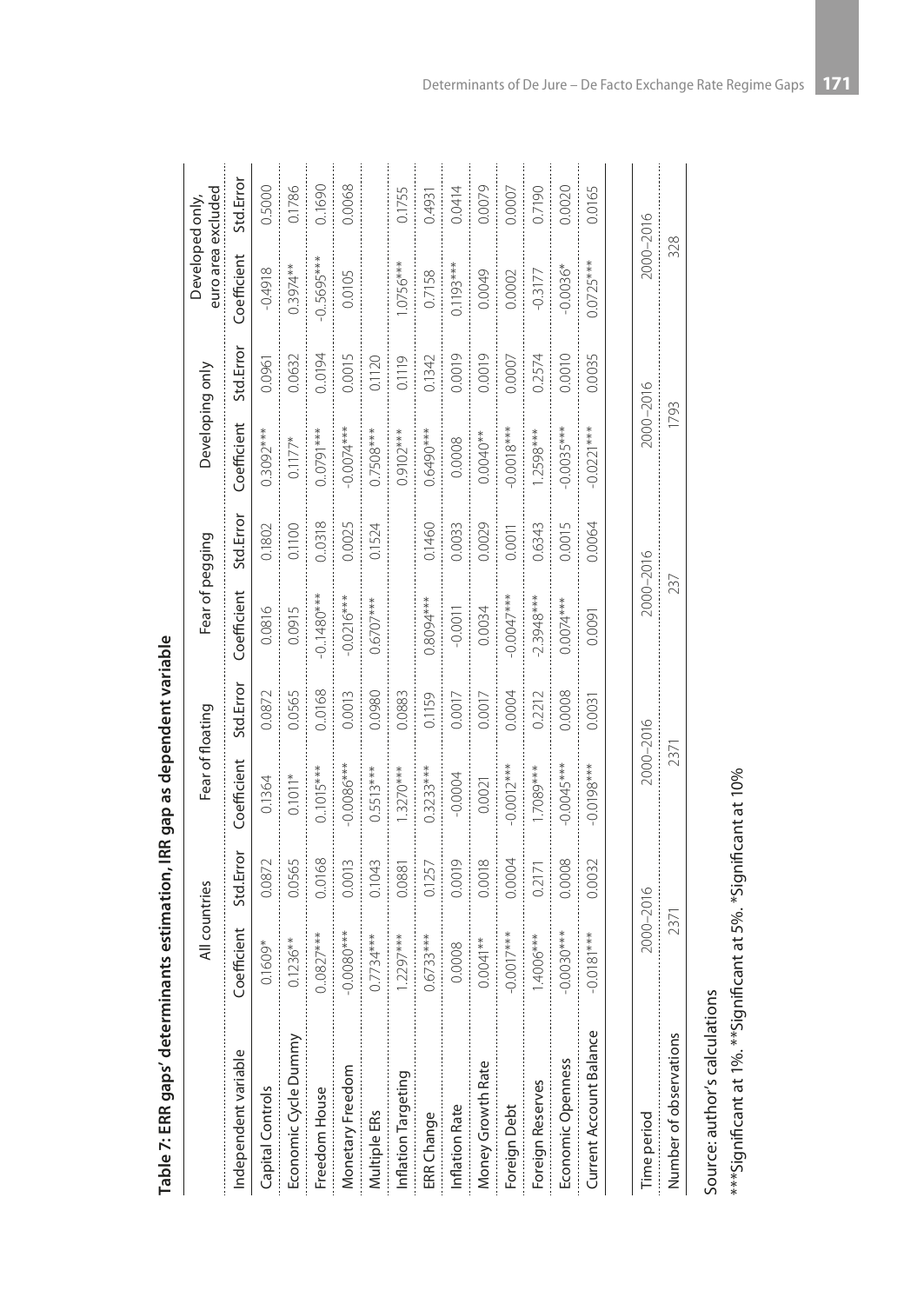| - The Miller of Cancer                                               |
|----------------------------------------------------------------------|
|                                                                      |
| ֧֧֧֦֧֧֧֧֧֧֧֦֧֧֧֧֧֦֧֧֦֧֧֦֧֚֚֚֚֚֚֚֚֚֚֚֚֚֚֚֚֚֚֚֚֚֚֚֚֚֚֚֚֝֝֓֜֓֜֓֜֓֜֜֜֜֜֜ |
|                                                                      |
| S                                                                    |
| ת<br>;                                                               |
| voarv of the actimations: cinus and statistical                      |
|                                                                      |
|                                                                      |
|                                                                      |
|                                                                      |
| Ä.                                                                   |

| Table 8: Summary of the |                    |                    | estimations: signs and statistical significance |           |       |                    |         |                  |           |                  |       |            |                  |            |
|-------------------------|--------------------|--------------------|-------------------------------------------------|-----------|-------|--------------------|---------|------------------|-----------|------------------|-------|------------|------------------|------------|
| Variable                | ≣                  | IMF FoFI           | $\geq$                                          | ≝         | ΣN    | S                  | S       | ΣN               | ΣN        | <b>IRR</b>       | 留     | <b>IRR</b> | 留                | <b>IRR</b> |
|                         |                    |                    | developing                                      | developed |       | EoFl               | FoP     | developing       | developed |                  | FoFl  | ĒФ         | developing       | developed  |
| Monetary Freedom        | $***$ <sup>1</sup> | $***$ <sup>1</sup> | $***$                                           | $***$     | $***$ | $***$              | ****    | $***$            |           | $***$            | $***$ | $***1$     | $***$            |            |
| Foreign Reserves        | $+$ ***            | $+$                | $^\ast\!+$                                      | $* * * *$ | $+$   | $+$                | $+$     | $* * * *$        |           | $* * * *$        | $+$   | ****       | $+$              |            |
| Current Account         | ****               | $***$              | ****                                            |           | ****  | $***$ <sup>*</sup> | ****    | ****             | $*$       | ****             | ****  |            | $***$            | $+$        |
| Freedom House           | $+$ ***            | $+$                | $+$                                             | $+$       |       | $***$              |         | $*$              |           | $^{***}_{++}$    | $+$   | $***$      | $+$              | $***$      |
| Inflation Targeting     | $+$ ***            | $+$                | $^\ast\!+$                                      | $+$       | $+$   | $+$                |         |                  |           | $+$ ***          | $+$   |            | $+$ ***          | $+$ ***    |
| Foreign Debt            | ****               | $* * * *$          | ****                                            |           |       | $*$ <sup>*</sup>   |         | $*$ <sup>+</sup> |           | $***$            | $***$ | $***$      | ****             |            |
| ERR Change              | $^*$               |                    |                                                 |           | $+$   |                    | $+$ *** | $+$ ***          |           | $+$              | $+$   | $+$        | $+$              |            |
| Economic Openness       |                    |                    |                                                 |           |       | $* * * *$          | $+$     | $*$              |           | $***$            | $***$ | $* * * *$  | ****             | $*$        |
| Economic Cycle Dummy    |                    |                    |                                                 | $*$       | $*$   |                    |         | $+$ ***          |           | $*$ <sup>*</sup> | $*$   |            | $*$              | $*$        |
| Capital Controls        |                    |                    | $+$                                             |           |       |                    | $^*$    | $+$              | $*$       | $*$              |       |            | $+$ $*$          |            |
| <b>Multiple Rates</b>   |                    |                    | $+$                                             |           |       |                    | $^*$    |                  |           | $+$              | $+$   | $+$        | $+$ $*$ $*$ $+$  |            |
| <b>Inflation Rate</b>   |                    |                    |                                                 |           | $+$   | $+$                |         | $+***$           | $+$       |                  |       |            |                  | $+$ **     |
| Money Growth Rate       |                    | $*$                |                                                 |           | $*$   |                    |         | $*$              |           | $*$ <sup>*</sup> |       |            | $*$ <sup>*</sup> |            |
|                         |                    |                    |                                                 |           |       |                    |         |                  |           |                  |       |            |                  |            |

Source: author's calculations

Source: author's calculations<br>\*\*\*Significant at 1%. \*\*Significant at 5%. \*Significant at 10% \*\*\*Significant at 1%. \*\*Significant at 5%. \*Significant at 10%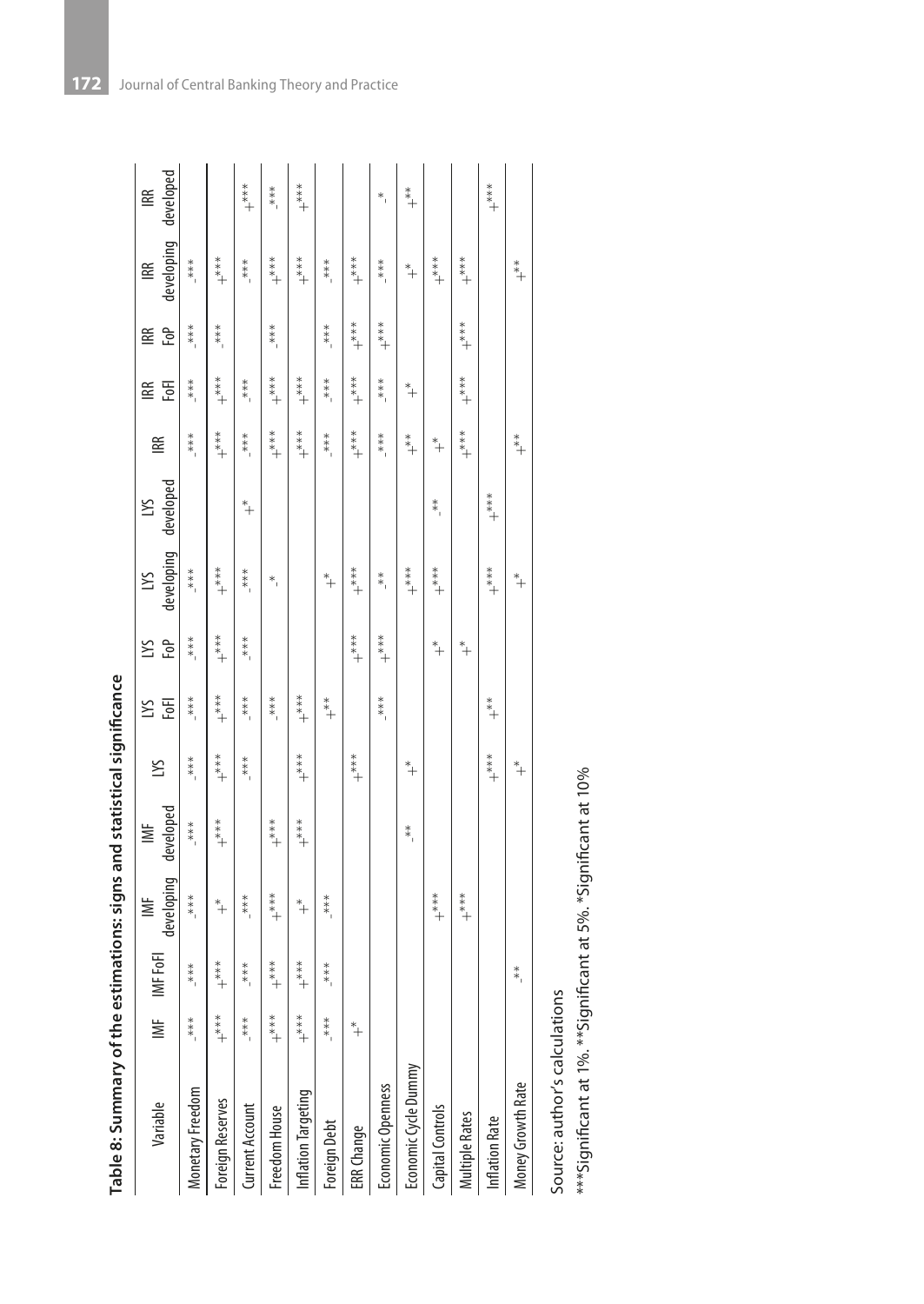Surprisingly, countries with less capital controls are also more probable to have ERR gaps, meaning that foreign capital flows may be influencing the ER enough to make it renege from its *de jure* properties.

There are unequivocal conclusions about inflation targeting and multiple exchange rates' presence: both issues are estimated to be associated with gaps. While multiple rates themselves already imply *de jure* – *de facto* discrepancy, one may be surprised by the fact that inflation targeting evokes the ERR gaps – this may mean that while inflation targeting is formally supposed to be combined with flexible rate, it appears that many targeting countries are unwilling to abandon the control over their ER and thus assent to having different *de facto* and *de jure* regimes. Relatively unambiguous conclusions could be made about the role of the *de jure* ERR persistence on the gaps: the change of *de jure* regime does not necessarily imply (an equal) change of *de facto* regime and, therefore, increases the probability of the gap to emerge.

The impact of the economic conditions on the ERR gaps is less clear-cut and seems to be dependent on the nature of gap (either fear of floating or fear of pegging) and the countries' level of development. For example, current account surplus decreases the occurrence of gaps in general (meaning that countries with active current account are more likely to commit to their ERR policy), but it does not apply to the developed world, where an opposite situation is present – the higher the surplus, the more probable the gap. Similarly, the role of economic openness is also ambiguous: while more actively trading states are less likely to have different *de jure* and *de facto* ERRs, this does not apply to less common "fear of pegging" cases, which seem to be linked to higher trade volume<sup>22</sup>.

Subsequently, the results highlight the fact that countries with massive foreign reserves are more often to break their *de jure* commitment; with this variable being statistically significant and positive-signed across the majority of estimations. Presumably, larger reserves induce the policymakers to intervene even when their *de jure* regime does not allow them to, while low reserves could be found in purely floating countries that are neither willing nor able (given the low reserves) to control their ER anyhow.

In most cases, a higher level of foreign debt also reduces the ERR gap probability, possibly meaning that indebtedness may bear a disciplining function for the

<sup>&</sup>lt;sup>22</sup> Which is certainly in compliance with conventional wisdom: it is reasonable to expect that economically open countries would prefer to let their ERR float in order to prevent macroeconomic imbalance accumulation; even in cases when they have to peg *de jure* for some other reasons.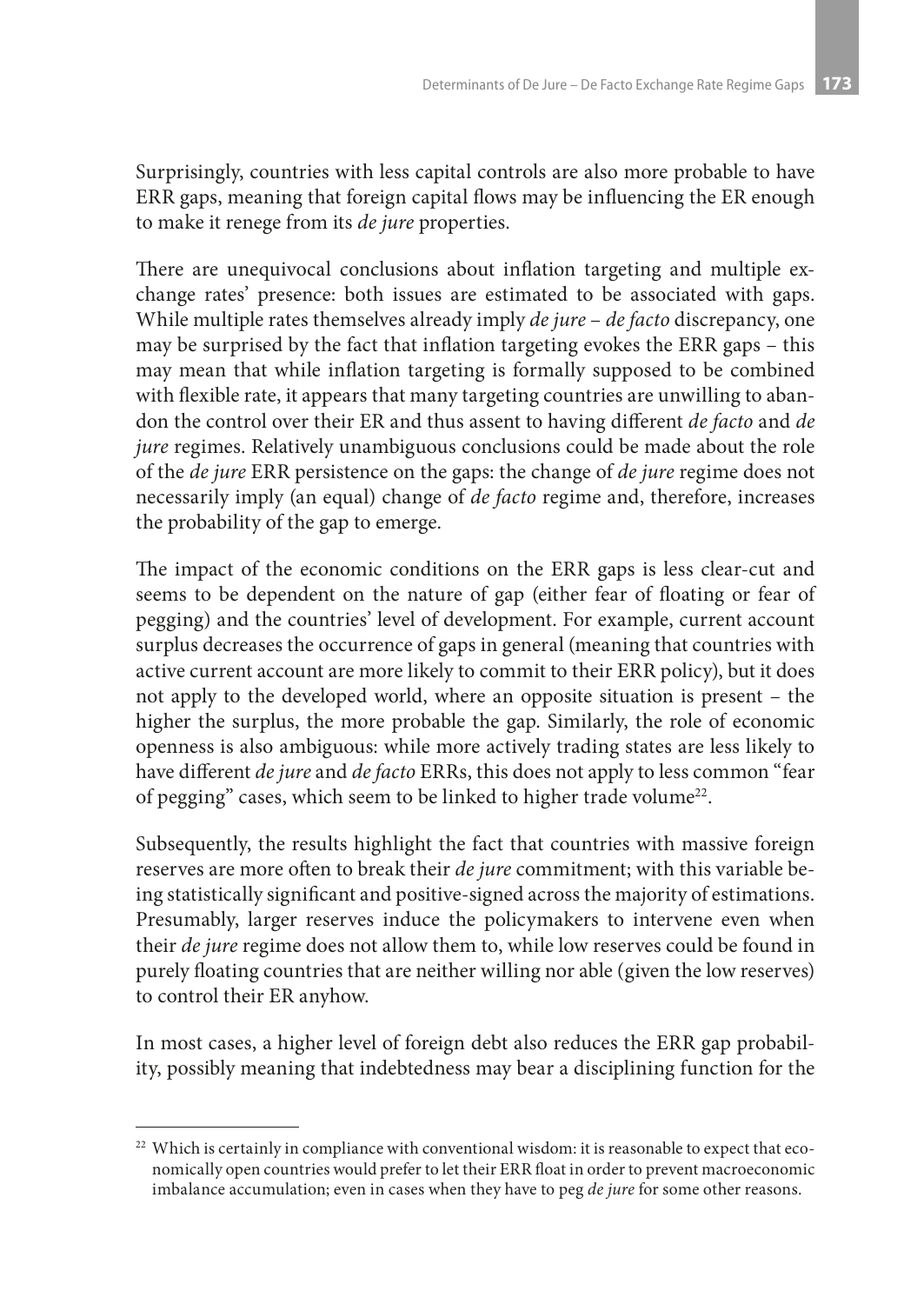countries' monetary authorities. At the same time, foreign debt invokes gaps if the LYS classification is taken into account. Given the statistical nature of this *de facto* taxonomy, we may speculate about the heavily indebted countries behaving differently in terms of their ERR policy than they are expected to by the LYS classification: for example, a floating country could have volatile foreign reserves (and thus be classified as pegging by LYS) due to their usage for foreign debt management.

Additionally, higher inflation appears to be increasing the probability of the ERR gaps, with countries more likely to renege from their *de jure* regime when facing the need of inflation containment. The same partly applies to the money growth rate; although both these variables express statistical significance only in a handful of estimations.

Economic cycles also proved to be positively associated with the ERR gaps – during the conjuncture, countries are less likely to hold to their ERR policy and use their ER the way they are not officially supposed to; but economic slumps force the monetary authorities to stick to their *de jure* arrangement.

The results could be subjected to certain limitations. Firstly, the usage of various classifications with different number of the ERR categories complicates the comparability of the results; with the values of the variables' coefficients being hard to interpret given that their differences across the estimations. Secondly, the presented model is not able to capture the depth of gaps: being defined as dummy variables, all gaps enter the model the same way despite substantial difference between, for example, managed floating-soft peg gap and pure floating-hard peg gap. Furthermore, several model specifications (especially those including developing countries only) differ from the base model in a number of observations, and thus the results' divergence may be rather invoked by the model properties than by underlying (economic or institutional) fundamental factors. Nevertheless, the results appear to be relatively robust given that a number of theoretically important variables is proved to be of impact on the ERR gaps no matter which *de facto* classification or country sample is employed.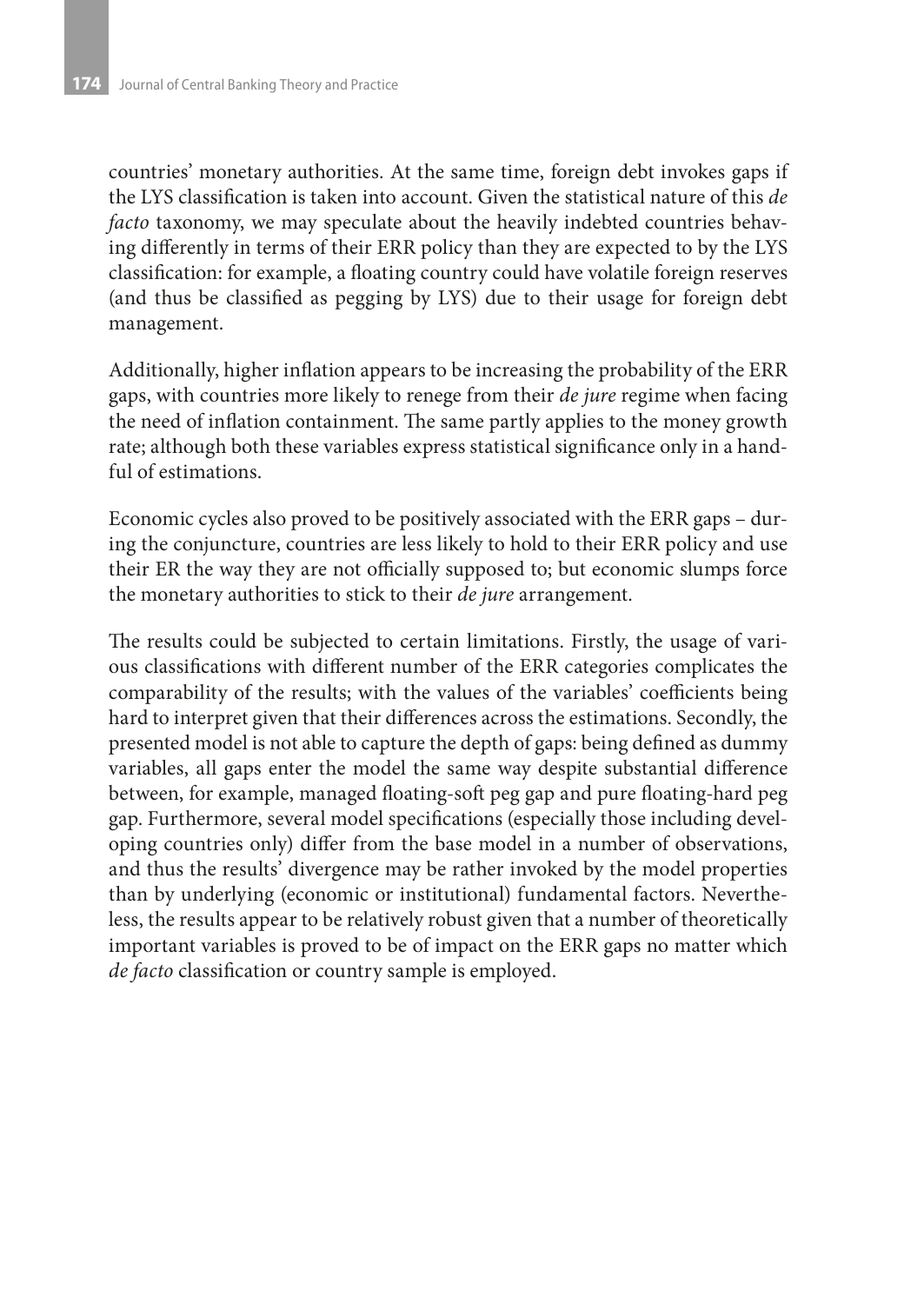### **Conclusion**

Mismatches between *de jure* and *de facto* exchange rate regimes (or so-called ERR gaps) have been a long-standing issue with confirmed negative effects on the credibility of monetary policy, but their causes received only a very limited attention from the academic world. To my knowledge, there is only a handful of papers (Alesina and Wagner, 2006; Guisinger and Singer, 2010; Bearce, 2014) that attempt to estimate the determinants of ERR gaps, but they are either outdated or employing a questionable methodology based on the premise that the ERR gaps' nature is purely institutional.

In this paper, I argue that the roots of ERR gaps are of both economic and institutional character, and thus empirical tests should include a wider range of explanatory variables. Based on that, I estimated the determinants of ERR gaps using a panel dataset for 142 countries for the period of 2000–2016. For the robustness of the results, I modelled the gaps using several *de facto* ERR classifications with different methodology on the definition of *de facto* regimes: the "official" one from the IMF; a well-known cluster-analysis classification by Levy-Yeyati and Sturzenegger; and the most up-to-date and elaborate one from Ilzetzki, Reinhart and Rogoff.

I specified the ERR gap as dummy variable with its values depending on the countries' commitment to their *de jure* ERR. Different definitions of the ERR gaps (so-called "fear of floating" and "fear of pegging") were used as proposed by the above-mentioned papers and the estimations for different country samples were made by dividing them according to their level of economic development.

With the help of ordered probit regression, I found that a number of institutional and statistical factors have a statistically significant impact on ERR gaps. As expected, more institutionally developed countries are less probable to evince the ERR gaps although this effect is less notable among economically advanced states. Additionally, I discovered that multiple exchange rates, inflation targeting and a change of *de jure* regime in general increase the ERR gaps' occurrence. Furthermore, I received relatively ambiguous results regarding the economic determinants of ERR gaps. According to the estimations, the level of foreign reserves, inflation and broad money growth rate tend to be associated with discrepancies between *de jure* and *de facto* regimes, while current account surplus and the level of foreign debt (with notable exclusions) reduce the probability of ERR gaps. More economically open countries also tend to break their *de jure* commitment less often, while economic conjuncture is estimated to be of positive impact on the gaps' emergence.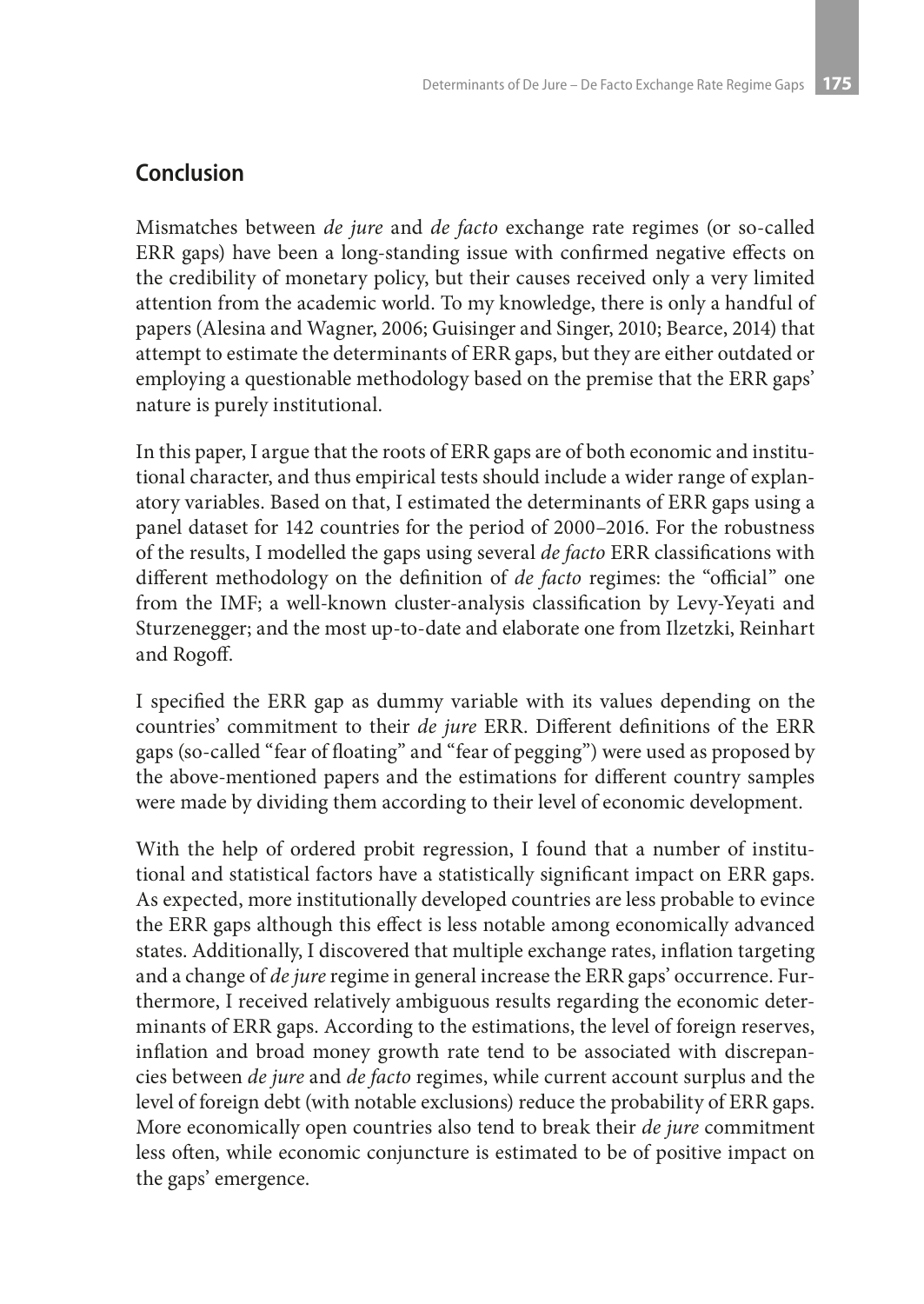# **References**

- 1. Alesina, A. & Wagner, A.F. (2006). Choosing (and Reneging on) Exchange Rate Regimes. *Journal of the European Economic Association*, 4(4), pp.770– 799.
- 2. Bearce, D.H. (2008). Not Complements, But Substitutes: Fixed Exchange Rate Commitments, Central Bank Independence, and External Currency Stability. *International Studies Quarterly*, 52(4), pp.807–824.
- 3. Bearce, D.H. (2014). A Political Explanation for Exchange-Rate Regime Gaps. *The Journal of Politics*, 76(1), pp.58–72.
- 4. Berdiev, A.N., Kim, Y. & Chang, C.P. (2012). The Political Economy of Exchange Rate Regimes in Developed and Developing Countries. European *Journal of Political Economy*, 28(1), pp.38–53.
- 5. Bleaney, M.F., Tian, M. & Yin, L. (2016). De Facto Exchange Rate Regime Classifications: An Evaluation. *Open Economies Review*, 28(2), pp.369–382.
- 6. Bordo, M. (2003). Exchange Rate Regime Choice in Historical Perspective. *National Bureau of Economic Research Working Paper* 9654.
- 7. Calvo, G.A. & Reinhart, C.M. (2002). Fear of Floating. The Quarterly *Journal of Economics*, 117(2), pp.379–408.
- 8. Chinn, M. D. & Ito, H. (2008). A New Measure of Financial Openness. *Journal of Comparative Policy Analysis: Research and Practice*, 10(3), 309– 322.
- 9. Eichengreen, B. & Razo-Garcia, R. (2012). How Reliable Are de Facto Exchange Rate Regime Classifications? *International Journal of Finance & Economics*, 18(3), pp.216–239.
- 10. Greene, W. (2004). The Behaviour of the Maximum Likelihood Estimator of Limited Dependent Variable Models in the Presence of Fixed Effects. *The Econometrics Journal*, 7(1), pp.98–119.
- 11. Guisinger, A. & Singer, D.A. (2010). Exchange Rate Proclamations and Inflation-Fighting Credibility. *International Organization*, 64(2), pp.313–337.
- 12. Habermeier, K., Kokenyne, A., Veyrune, R. & Anderson, H. (2009). Revised System for the Classification of Exchange Rate Arrangements. *IMF Working Paper* 09(211).
- 13. Ilzetzki, E., Reinhart, C.M. & Rogoff, K.S. (2019). Exchange Arrangements Entering the Twenty-First Century: Which Anchor will Hold? The Quarterly *Journal of Economics*, 134(2), pp.599–646.
- 14. Klein, M.W. & Shambaugh, J.C. (2008). The Dynamics of Exchange Rate Regimes: Fixes, Floats, and Flips. *Journal of International Economics*, 75(1), pp.70–92.